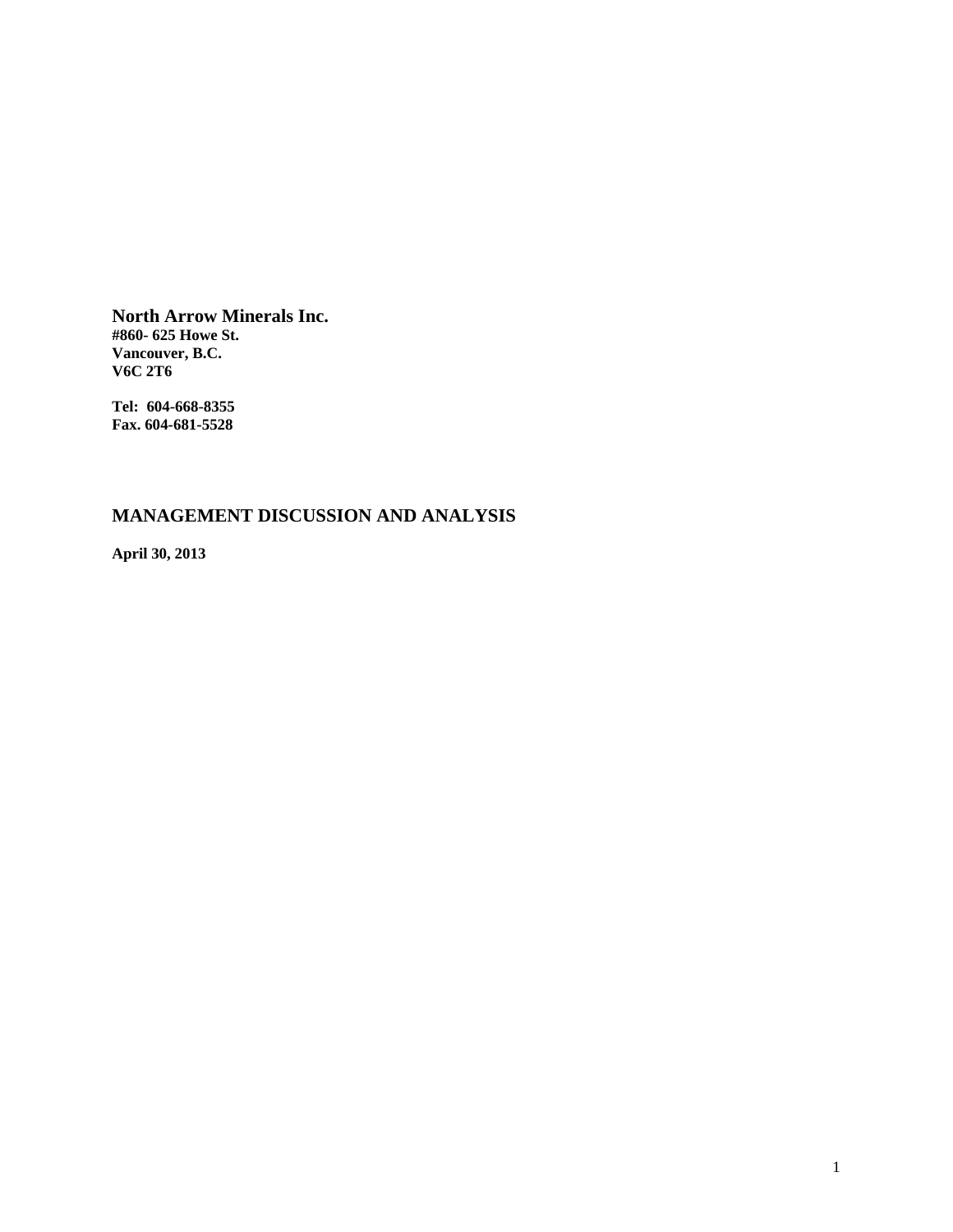# **Form 51-102 F1 Management Discussion and Analysis ("MD&A) North Arrow Minerals Inc. ("North Arrow" or the "Company") Containing Information up to and including August 15, 2013**

## **Description of Business**

North Arrow Minerals Inc. (the "Company") is a Canadian mineral exploration company focused on evaluating prospective diamond exploration properties in Canada. The Company's key diamond properties include the Qilalugaq (Nunavut), Lac de Gras (Northwest Territories), Redemption (Northwest Territories), Pikoo (Saskatchewan), and Timiskaming (Ontario/Quebec) projects. Shares of the Company trade on the TSX Venture Exchange ("TSXV") under the symbol NAR.

The following discussion and analysis of the Company's financial condition and results of operations for the year ended April 30, 2013 should be read in conjunction with the audited financial statements of the Company for the year ended April 30, 2013 and April 30, 2012, together with the notes thereto. The MD&A supplements, but does not form part of the audited financial statements of the Company. These financial statements have been prepared in accordance with International Financial Reporting Standards ("IFRS).

Effective February 28, 2013, the Company completed a consolidation of its share capital on the basis of one new share for every ten pre-consolidated shares. All share and per share amounts have been retrospectively restated to reflect this consolidation (unless otherwise noted).

Unless otherwise noted, all currency amounts are stated in Canadian dollars.

## **Forward-Looking Statements**

This document may contain "forward-looking statements" within the meaning of Canadian securities legislation and the United States Private Securities Litigation Reform Act of 1995. These forward-looking statements are made as of the date of this document and the Company does not intend, and does not assume any obligation, to update these forward-looking statements, except as required by law.

Forward-looking statements relate to future events or future performance and reflect management's expectations or beliefs regarding future events and include, but are not limited to, statements with respect to sources of and anticipated financing requirements, the estimation of mineral reserves and resources, the realization of mineral reserve estimates, the timing and amount of estimated future production, costs of production, capital expenditures, success of mining operations, environmental risks, unanticipated reclamation expenses, title disputes or claims and limitations on insurance coverage.

These forward-looking statements include, among others, statements with respect to the Company's objectives for the ensuing year, our medium and long-term goals, and strategies to achieve those objectives and goals, as well as statements with respect to our beliefs, plans, objectives, expectations, anticipations, estimates and intentions. The words "may," "could," "should," "would," "suspect," "outlook," "believe," "plan," "anticipate," "estimate," "expect," "intend," and words and expressions of similar import are intended to identify forward-looking statements. In particular, statements regarding the Company's future operations, future exploration and development activities or other development plans and estimated future financing requirements contain forward-looking statements.

All forward-looking statements and information are based on the Company's current beliefs as well as assumptions made by and information currently available to the Company concerning anticipated financial performance, business prospects, strategies, regulatory developments, development plans, exploration, development and mining activities and commitments. Although management considers these assumptions to be reasonable based on information currently available to it, they may prove to be incorrect.

By their very nature, forward-looking statements involve inherent risks and uncertainties, both general and specific, and risks exist that predictions, forecasts, projections and other forward-looking statements will not be achieved. We caution readers not to place undue reliance on these statements as a number of important factors could cause the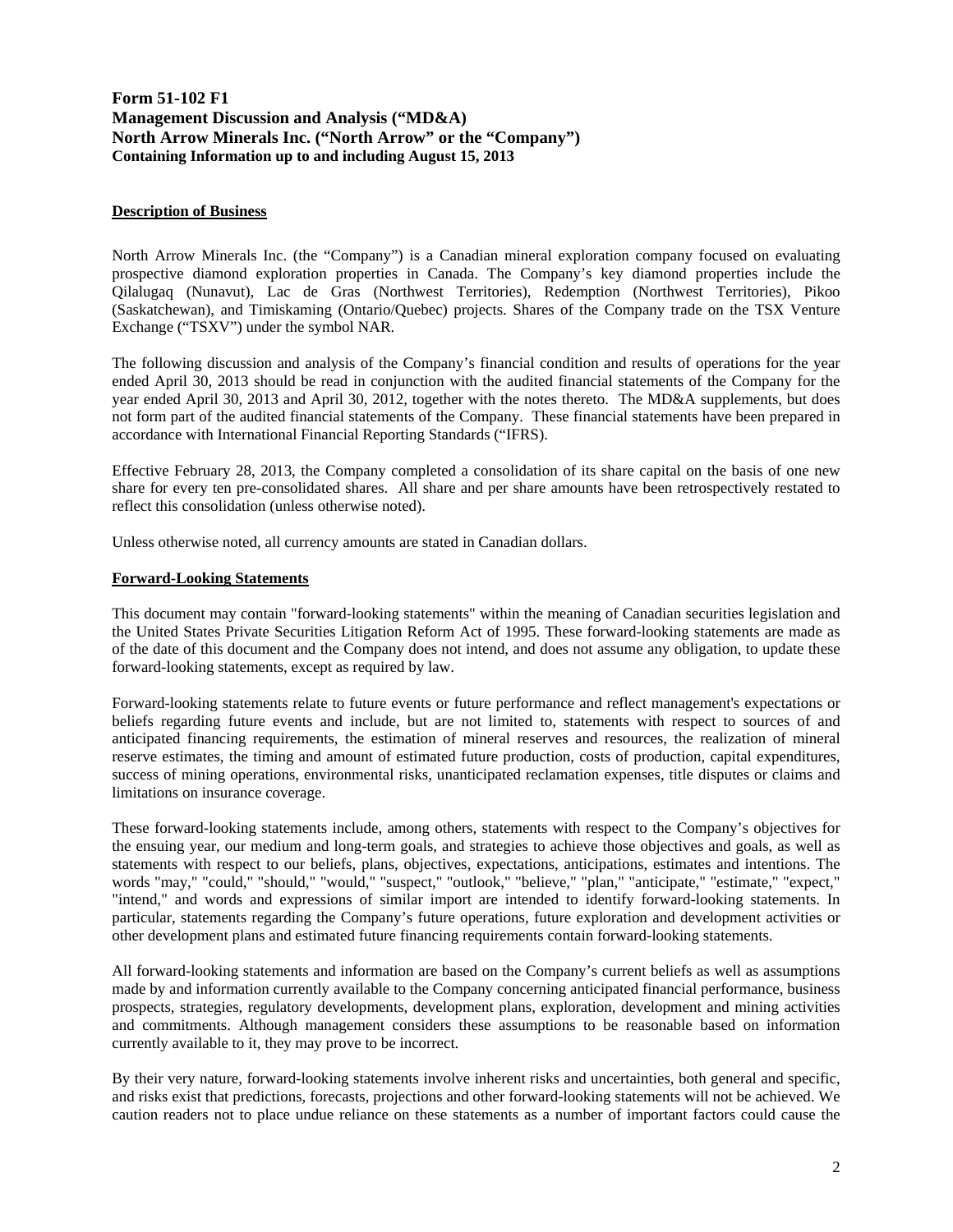actual results to differ materially from the beliefs, plans, objectives, expectations, anticipations, estimates and intentions expressed in such forward-looking statements.

These factors include, but are not limited to, developments in world financial and commodity markets, risks relating to fluctuations in the Canadian dollar and other currencies relative to the US dollar, changes in exploration plans due to exploration results and changing budget priorities of the Company or its joint venture partners, changes in project parameters as plans continue to be refined; possible variations in ore reserves, grade or recovery rates; accidents, labour disputes and other risks of the mining industry; delays in obtaining governmental approvals or financing, the effects of competition in the markets in which the Company operates, the impact of changes in the laws and regulations regulating mining exploration and development, judicial or regulatory judgments and legal proceedings, operational and infrastructure risks, and the Company's anticipation of and success in managing the foregoing risks. The Company cautions that the foregoing list of factors that may affect future results is not exhaustive. When relying on our forward-looking statements to make decisions with respect to the Company, investors and others should carefully consider the foregoing factors and other uncertainties and potential events. The Company does not undertake to update any forward-looking statement, whether written or oral, that may be made from time to time by the Company or on our behalf, except as required by law.

## **Highlights for the year ended April 30, 2013 and subsequent events up to August 15, 2013**

- In July 2012, subsequently amended, the Company announced that it had entered into an agreement with Lupin Mines Incorporated, a wholly owned subsidiary of Elgin Mining Inc. ("Elgin"). Under the terms of the amended agreement Elgin can earn a 60% interest in the Company's 13,000 acre Contwoyto gold project, located near to and adjoining Elgin's Lupin gold mine property, by spending \$6 million over a period of seven years.
- In July 2012, the Company announced that it had ceased all activities in Chile and that no further exploration work is planned.
- In October 2012, the Company announced that, subject to regulatory approval, it had entered into an agreement with Springbok Holdings Inc. ("Springbok") to acquire Springbok's 50% interest in the LDG/GT property, Northwest Territories (the "Springbok Interests"). The Springbok Interests include the right to obtain a 22.5% interest in the Lac de Gras Joint Venture property, subject to the terms and conditions of an option agreement among Springbok, the Company and Dominion Diamond Corporation.
- In October 2012, in conjunction with the Springbok acquisition, Dr. Chris Jennings, a principal of Springbok, agreed to join the Board of Directors of the Company.
- In January 2013 the Company completed a debt settlement agreement with Anglo Celtic Exploration Inc. ("Anglo Celtic") under which the Company and Anglo Celtic have agreed to settle an outstanding debt in the amount of \$1 million plus unpaid interest by the issuance of 21,639,100 shares. Anglo Celtic is a private company controlled by D. Grenville Thomas, who is a director of the Company.
- In January 2013, Mr. Gordon Clarke resigned as Vice President, Exploration of the Company.
- In February, 2013 the Company and Sennen Resources Ltd. amended the terms of their January 28, 2011 option agreement on the Company's Hope Bay Oro gold property. The effect of the amendment is to extend the deadline for certain expenditures by Sennen by a period of twelve months, thereby extending the term of the option from 5 to 6 years.
- Effective February 28, 2013, the Company consolidated its share capital on the basis of one new share for every ten old.
- On March 14, 2013, the Company announced that, subject to regulatory approval, it intended to complete a non-brokered private placement of up to twenty million shares at a price of \$0.15 per share.
- On March 14, 2013, the Company announced that, subject to regulatory approval, it had entered into an assignment agreement with 0954506 B.C. Ltd. ("BCCo") under which BCCo agreed to assign and transfer to the Company all of BCCo's interest and obligations in separate options to earn an 80% interest in each of the Timiskaming, Pikoo and Qilalugaq diamond projects from Stornoway Diamond Corporation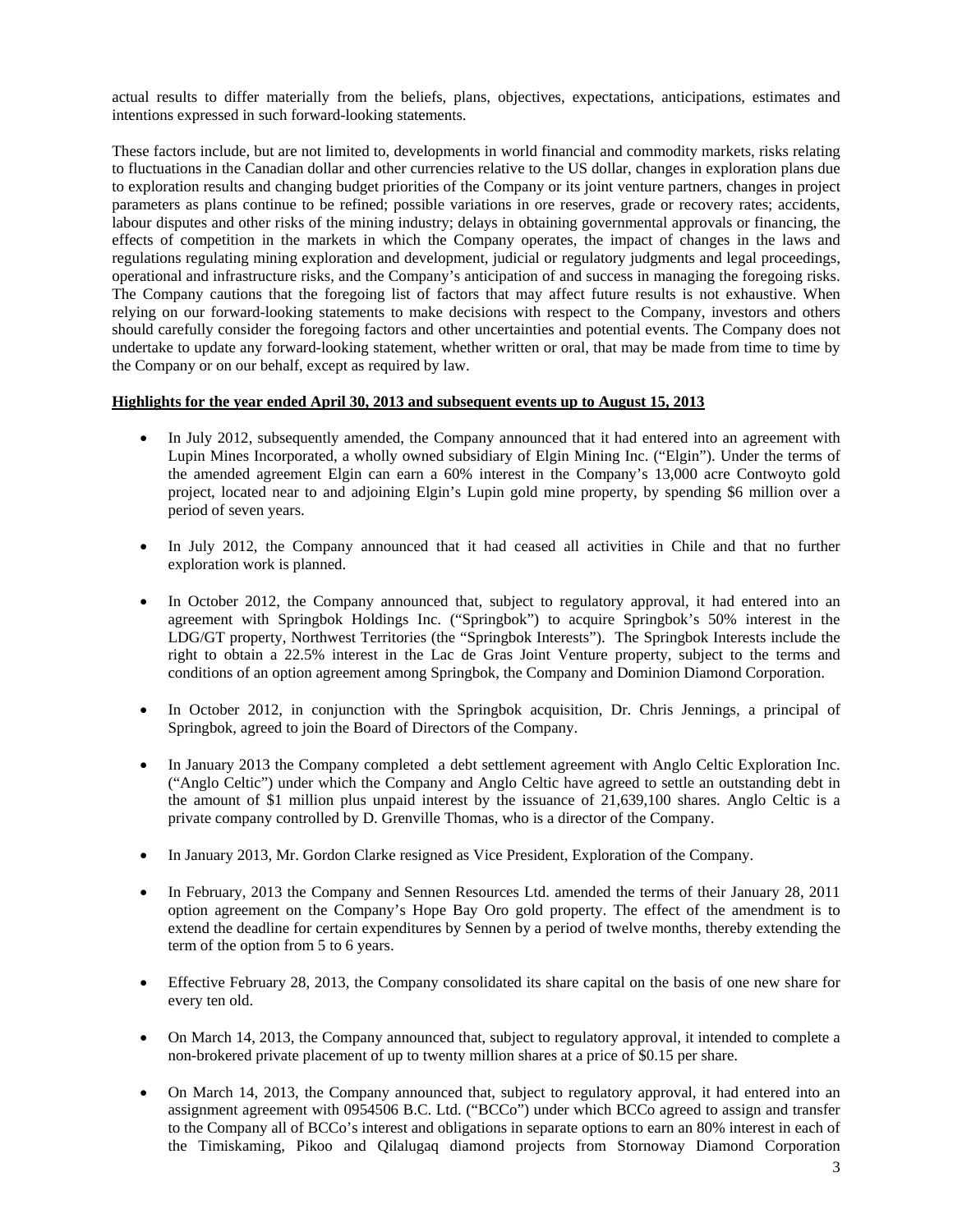("Stornoway"). Each option can be vested by completing a predefined option work program and is subject to a back-in right whereby Stornoway can elect to buy-back a 20% interest the project.

- In March 2013, Mr. Karl Fix resigned from the Company's Board of Directors.
- In April 2013, the Company announced that Dominion had commenced a \$1.3 million overburden drilling program at the Lac de Gras Joint Venture property, Northwest Territories.
- On April 29, 2013 the Company announced it had closed a non-brokered private placement of 20,000,000 common shares at a price of 15 cents per common share for total gross proceeds of \$3,000,000.
- On April 29, 2013 the Company announced it had closed the assignment agreement with BCCo and had thereby acquired separate options to earn an 80% interest in each of the Timiskaming, Pikoo and Qilalugaq diamond projects from Stornoway.
- On April 29, 2013 the Company announced it had closed the acquisition of the Springbok Interests.
- On April 29, 2013 the Company announced the appointment of Mr. Kenneth Armstrong as President and CEO of the Company.
- On May 13, 2013 the Company announced it had completed an initial diamond drilling program at the Timiskaming diamond project, Ontario thereby fulfilling the Company's requirements to earn an 80% interest in the project from Stornoway, subject to Stornoway's right to increases its interest from 20% to 40% by paying to the Company an amount equal to three times the cost of the drilling program. The drilling program consisted of five holes (547m) testing four targets. Kimberlite was not intersected.
- In May 2013, the Company confirmed an earlier mineral resource estimate for the Q1-4 kimberlite at the Qilalugaq diamond project, Nunavut. The resource estimate consists of a total Inferred Mineral Resource for the Q1-4 kimberlite pipe of 26.1 million carats from 48.8 million tonnes total content of kimberlite with an average +1 DTC total diamond content of 53.6 carats per hundred tonnes (cpht) extending from surface to a depth of 205m. Additional resource upside has been identified in the form of a target for further exploration for the Q1-4 kimberlite pipe of between 7.9 to 9.3 million carats from 14.1 to 16.6 million tonnes total content of kimberlite with an average  $+1$  DTC total diamond content of 56.1 cpht, extending from 205m depth to 305m depth.
- On June 26, 2013 the Company announced that kimberlite was intersected in the first hole of a 2,000m drilling program at the Pikoo diamond project, Saskatchewan.
- On July 4, 2013 the Company announced it had acquired, from Arctic Star Exploration Corp., an option to earn a 55% interest in the Redemption diamond project in the Lac de Gras region of the Northwest Territories. The Company can exercise its option by spending \$5 million prior to July 1, 2017.
- On July 12, 2013 the Company announced it had entered purchase and sale agreements with Anglo Celtic to acquire 100% interests in each of the Mel and Luxx diamond projects, Nunavut. Under the terms of the agreements, which are subject to regulatory approval, the property interests shall be acquired for consideration consisting of a 1% gross overriding royalty and a total of 500,000 share purchase warrants with each warrant entitling the holder to acquire one common share of the Company at a price of 65 cents for a period of five years.
- On August 6, 2013, Stornoway notified the Company that Stornoway will not exercise its back in right with respect to the Timiskaming diamond project.
- On August 7, 2013, the Company announced that hypabyssal kimberlite was intersected in nine of ten drill holes at the Pikoo project, Saskatchewan.

A summary of the exploration activities for the Company follows, as well as a description of other corporate activities. These summaries include some discussion of management's future exploration plans. The reader is cautioned that actual results, performance or achievements may be materially different from those implied or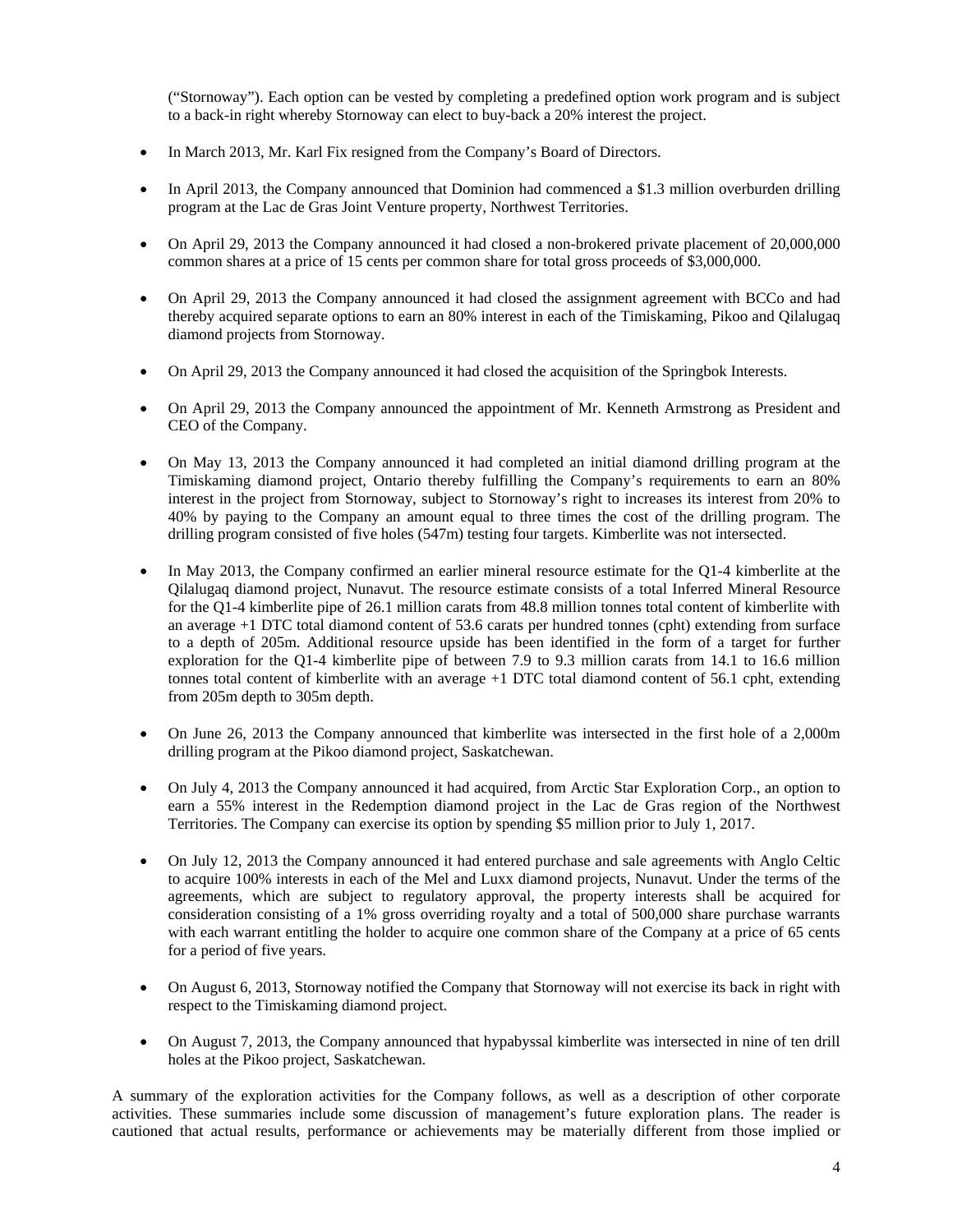expressed in these statements. The Company's exploration programs are subject to change from time to time, based on the analysis of results and changing corporate priorities, exploration targets and funding considerations.

# **Exploration Projects Overview**

An overview of the exploration activities for the Company follows. For additional details the reader is referred to the Company's continuous disclosure documents available on SEDAR (www.sedar.com).

|                                        |                  | Expended   | Write-offs &<br>Recoveries |                       |
|----------------------------------------|------------------|------------|----------------------------|-----------------------|
|                                        |                  | During the | During the                 |                       |
|                                        | April 30, 2012   | Year       | Year                       | <b>April 30, 2013</b> |
| Gold and Base Metal Properties, Canada |                  |            |                            |                       |
| <b>Exploration costs</b>               | \$<br>58,381 \$  | 3,285      | \$<br>(37,277)             | 24,389                |
| Acquisition costs                      | 153,036          | 15,777     | (87,769)                   | 81,044                |
| Geological and assays                  | 5,796            |            | (5,338)                    | 458                   |
| Office and salaries                    | 22,323           |            | (1,619)                    | 20,704                |
|                                        | 239,536          | 19,062     | (132,003)                  | <u>126,595</u>        |
| Diamond Properties, Canada             |                  |            |                            |                       |
| <b>Exploration costs</b>               | 234,702          | 123,611    |                            | 358,313               |
| Acquisition costs                      | 42,918           | 260,765    |                            | 303,683               |
| Geological and assays                  | 153,489          |            |                            | 153,489               |
| Office and salaries                    | 126,608          |            |                            | 126,608               |
|                                        | 557,717          | 384,376    |                            | 942,093               |
| <b>TOTAL</b>                           | \$<br>797,253 \$ | 403,438    | \$<br>$(132,003)$ \$       | 1,068,688             |

Unless otherwise stated below, the Company's Canadian exploration activities are conducted under the supervision of Kenneth Armstrong, P.Geo. (ON), President and CEO of the Company.

During the year ended April 30, 2013, the Company underwent a corporate restructuring for the purpose of focussing its evaluation efforts on prospective diamond properties in Canada. The Company increased its interest in the Lac de Gras diamond project and also acquired options to earn an 80% interest in the each of the Pikoo, Qilalugaq and Timiskaming diamond properties. Subsequent to the year ended April 30, 2013, the Company also acquired an option to earn 55% interest in the Redemption diamond project in the Lac de Gras region of the Northwest Territories, as well as 100% interests in each of the Mel and Luxx projects in Nunavut.

The Company's plans for its non-diamond exploration properties include evaluation through option and joint venture agreements with third parties and the possible sale of properties.

# *Diamond Projects*

# Lac de Gras Diamond Project – Northwest Territories

The Lac de Gras Diamond project forms a very large, contiguous block of mineral claims and mining leases located within the Lac de Gras diamondiferous kimberlite field in Canada's Northwest Territories, home to some of the richest diamond deposits in the world. The project area directly adjoins the mineral leases that host the Diavik diamond mine, located 10 km to the north. The Ekati diamond mine is located within 40 km to the northwest. The trend line defined by Diavik's mine project kimberlites runs directly through the centre of the project, while trend line defined by Ekati's mine project kimberlites crosses the western portion of the project.

The Lac de Gras project originally consisted of 81,500 acres of mining leases and mineral claims (the LDG/GT property) and was subject to a 50-50 joint venture with Dr. Chris Jennings who subsequently assigned his interest to Springbok Holdings Inc. ("Springbok"). The North Arrow / Springbok property is contiguous with a 226,000 acre block of claims held by Dominion Diamond Corporation (formerly Harry Winston Diamond Mines Ltd.) ("Dominion"). Under the terms of an option agreement announced on September  $6<sup>th</sup>$  2011, the Company, Springbok and Dominion agreed to amalgamate the two properties to form a "Joint Venture Property" totaling over 307,000 acres. Dominion maintains an option to earn a 55% interest in the Joint Venture Property by funding \$5,000,000 in exploration expenditures over a five year period. Upon exercising the option, a joint venture will be formed in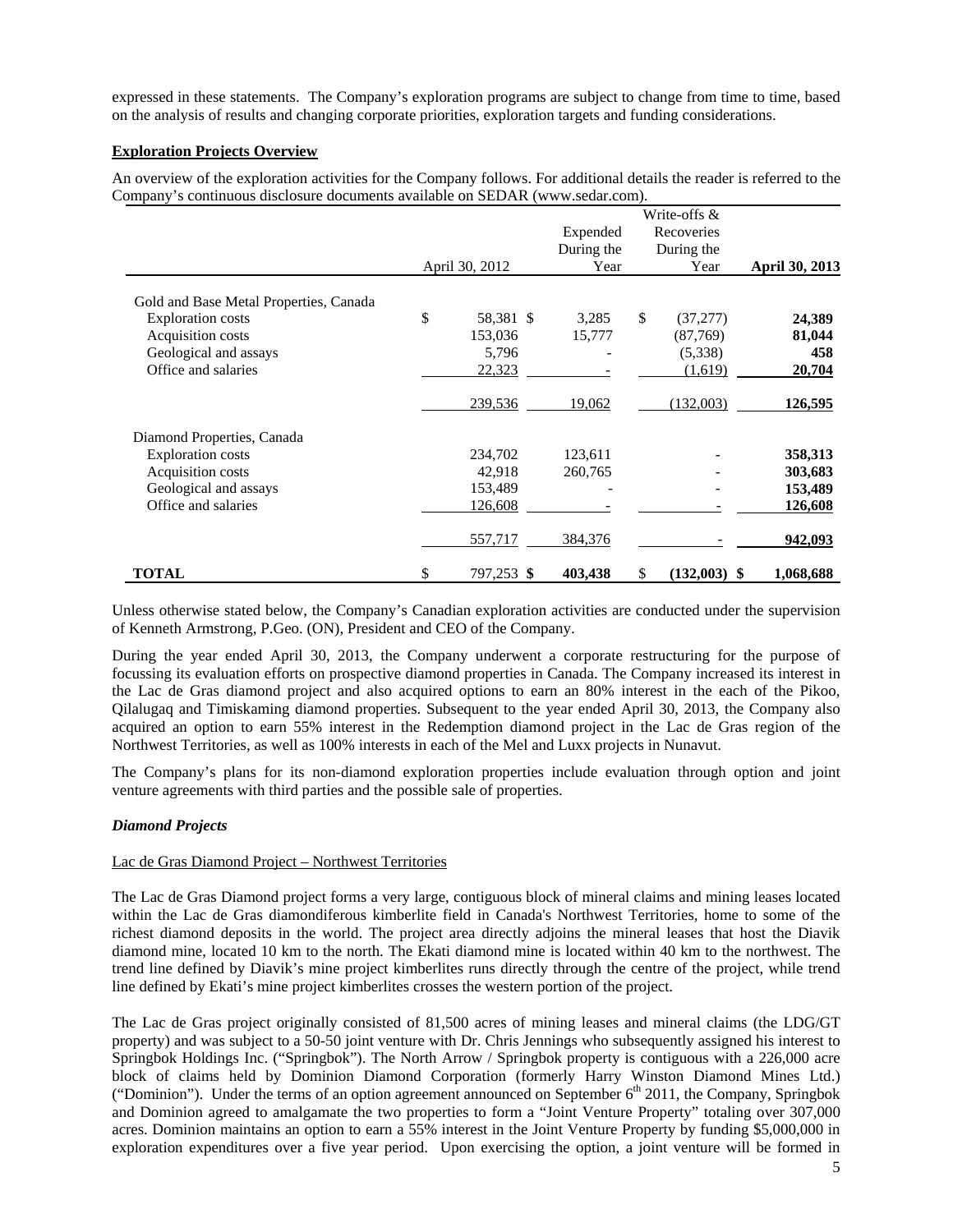which Dominion will hold a 55% interest and the Company and Springbok will equally share a 45% interest in the entire 307,000 acre Joint Venture Property.

On October 24, 2012, the Company entered into an agreement with Springbok to acquire Springbok's 50% interest in the LDG/GT Property (the "Springbok Interests"). The Springbok Interests include the right to obtain a 22.5% interest in the Joint Venture Property, subject to the terms and conditions of the option agreement among Springbok, the Company and Dominion. On April 29, 2013 the Company announced it had closed the acquisition of the Springbok Interests for consideration consisting of 1,000,000 post-consolidation common shares of the Company. As additional consideration, in the event that Dominion exercises its option and earns 55% interest in the Joint Venture Property and the Company subsequently incurs \$2 million in joint venture expenditures on the Joint Venture Property, the Company will issue to Springbok that number of commons shares of the Company having a value of \$1 million.

Previous exploration has been carried out on portions of the Joint Venture Property, but traditional surface till sampling for kimberlite mineral indicator trains has been hampered by thick glacial till cover. Preliminary work, including mapping local ice directions and till characteristics in preparation for a systematic basal till sampling program, was been completed by Dominion in 2012. In April, 2013 Dominion commenced an overburden drilling program intended to test the basal tills of the property on a defined grid. The program is utilizing a helicopter portable reverse circulation drill capable of sampling a complete till column to reach basal till not accessed by previous sampling. The \$1.3M phase one program was completed in June 2013 and a phase 2 follow up program commenced in July 2013. Total expenditures for the 2013 program are anticipated to by approximately \$3 million. The program is fully funded by Dominion.

#### Acquisition of Timiskaming, Pikoo and Qilalugaq Diamond Projects, Canada

On March 12, 2013 the Company entered into an assignment agreement with 0954506 B.C. Ltd. ("BCCo") under which BCCo agreed to assign and transfer to the Company all of BCCo's interest and obligations in certain option agreements to earn an 80% interest in the Timiskaming, Pikoo and Qilalugaq diamond projects. Stornoway Diamond Corporation is the holder of a 100% interest in all three projects and had granted BCCo options to acquire the 80% interests in the projects. BCCo is a private company controlled by Eira M. Thomas. Ms. Thomas is the daughter of D. Grenville Thomas, President, CEO and a director of the Company.

On April 29, 2013 the Company announced the closing of the assignment agreement including the payment to BCCo of \$20,000 and the issuance to BCCo of 500,000 transferrable share purchase warrants. Each share purchase warrant entitles the holder to acquire one common share of the Company at a price of \$0.25 for a period of five years. The warrants will only become exercisable if the Company exercises an option to earn an interest in at least one of the Quilalugaq, Pikoo and Timiskaming projects.

With closure of the assignment, the Company retains options to earn an 80% interest in each of the Qilalugaq, Pikoo and Timiskaming diamond properties by completing exploration work programs (each an "option work program") on each of the projects. If the Company completes an option work program and provides notice to Stornoway of its intent to vest an 80% interest in a project, Stornoway will have a one-time right (the "Back-in Right") to buy-back a 20% interest in the project by paying to the Company an amount equal to three times the costs incurred in connection with the applicable option work program. Upon earn-in by the Company in a project, the Company and Stornoway will form a joint venture for the purpose of further exploration of the project, and the interests would be 80% the Company and 20% Stornoway, unless Stornoway exercises the Back-In Right, in which case the interest would 60% the Company and 40% Stornoway.

#### *Qilalugaq diamond project, Nunavut*

The 7,143 hectare Qilalugaq diamond project is located near the community of Repulse Bay, Nunavut. The property was originally staked by BHP Billiton Diamonds Inc. and subsequently optioned by Stornoway in 2006. Stornoway acquired a 100% interest in the project in 2010. The project is subject to a 3% net smelter returns royalty on metals produced and a 3% gross-overriding royalty on the sale of industrial minerals, including diamonds. A total of eight kimberlite pipes (Q1-4, A34, A42, A59, A76, A94, A97 and A152) have been identified within the Qilalugaq diamond project as well as a number of laterally extensive kimberlite dyke systems.

The 12.5 hectare Q1-4 kimberlite is the largest kimberlite pipe in the eastern Canadian Arctic. On May 15, 2013 the Company confirmed an Inferred Mineral Resource at Q1-4 estimated to be 26.1 million carats from 48.8 million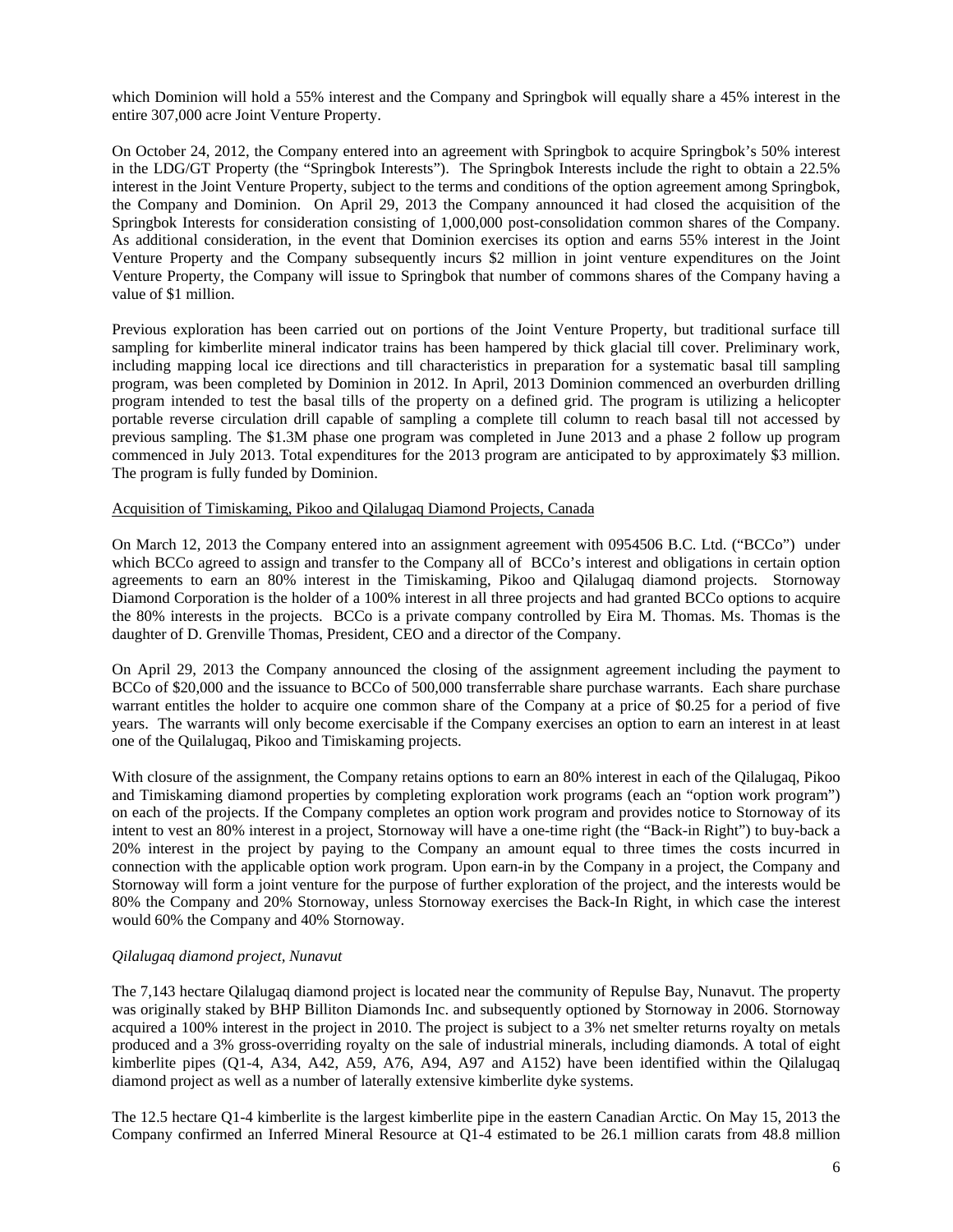tonnes total content of kimberlite with an average +1 DTC total diamond content of 53.6 carats per hundred tonnes (cpht) extending from surface to a depth of  $205m$  (note that  $+1$  DTC approximates a  $+1mm$  recovery). Additional resource upside in the form of a target for further exploration was estimated at between 7.9 to 9.3 million carats of diamonds from 14.1 to 16.6 million tonnes total content of kimberlite with an average +1 DTC total diamond content of 56.1 cpht, extending from 205m depth to 305m depth. The mineral resource estimate comprised the integration of kimberlite volumes, density, petrology and diamond content-data obtained from 5,133 m of diamond drilling, 2,714 m of reverse circulation (RC) drilling, 2.9 tonnes of samples submitted for microdiamond analysis, 257.7 tonnes of samples submitted for macrodiamond sampling with 59.2 carats of diamonds (2,054 stones) recovered from RC drilling, 7.5 carats of diamonds (205 stones) recovered from surface trenching and 2.36 carats of diamonds (69 stones) recovered from HQ diameter diamond drilling.

Mineral resources that are not mineral reserves do not have demonstrated economic viability. The potential quantity and grade of a target for further exploration referred to above is conceptual in nature, there has been insufficient exploration to define a mineral resource, and it is uncertain whether further exploration will result in the target being delineated as a mineral resource.

The Company has the option to earn an 80% interest in the Qilalugaq project by completing an option work program that includes the collection of a 1,000 tonne mini bulk sample from the Q1-4 kimberlite for the purpose of recovering a large enough parcel of diamonds to better determine diamond grade, size distribution, diamond parcel value, and to establish whether or not coloured diamonds persist into the larger diamond sizes. The option work program must be completed within two years of receipt of the required land use permit and, in any event must be completed no later than January 2018.

## *Pikoo diamond project, Saskatchewan*

The Pikoo diamond project consists of 33,374 hectares of mineral claims located approximately 140 km east of La Ronge, Saskatchewan. An all-season road to the community of Deschambault Lake comes to within 6 km of the project's southern boundary. Stornoway staked the Pikoo claims based on results of regional exploration programs intended to test the diamond potential of the Sask craton in north-central Saskatchewan. Surficial till sampling of the Pikoo Property has identified two distinct kimberlite indicator mineral trains. The mineral trains are well defined and a bedrock source for the indicator minerals is interpreted to be located within the current property outline. Two potential source areas have been identified: the North target area and the South target area. A partially disaggregated boulder identified by Stornoway geologists as altered kimberlite was discovered in the spring of 2012 from the North target area, however a bedrock source has not been identified.

During June and July 2013 the Company completed an initial ten hole (2,002 m) exploration drilling program at the Pikoo project, testing both the North and South Pikoo target areas. Hypabyssal kimberlite was intersected in nine of the ten drill holes, confirming the presence of a new kimberlite field in this region.

The most significant discovery of the program was in the South Pikoo area where target PK150 was tested by three drill holes. Drill hole DDH 13PK06  $(-59^0/194^0$  Az) drilled 28.89 m of kimberlite from 51.39 m down hole. Additional 0.51 m and 0.18 m kimberlite dykes were also encountered at 122.67 m and 123.60 m downhole, respectively. DDH 13PK08  $(-49^0/010^0)$  Az) tested PK150 approximately 35 m to the west of 13PK06, and drilled 22.12 m of kimberlite from 140.95 m down hole and 0.59 m of kimberlite from 167.26 m down hole. DDH 13PK09  $(-60^{\circ}/199^{\circ}$  Az) was collared approximately 70 m west of 13PK06 and drilled 20.12 m of kimberlite starting at 63.85 m down hole. The PK150 kimberlite is interpreted as a near vertical body comprised of dark grey hypabyssal kimberlite containing abundant olivine as well as common ilmenite and orange to purple garnets and less common chrome diopside. Internal country rock dilution is estimated as less than 5% and mantle nodules ranging up to 10 cm are common.

Drill hole DDH 13PK10 (-50 $^{0}/201^{0}$  Az) tested a separate target located 300 m east of PK150 and cut a 0.69 m kimberlite dyke starting at 170.46 m downhole.

In the North Pikoo area, five drill holes tested a 1.1 km strike length of an east-west trending target located at the head of the North Pikoo kimberlite indicator mineral train. Four of the holes were drilled along a north-northeast azimuth with one hole drilled from the north side of the target in a south-southwesterly direction. The drill holes encountered between one and six individual kimberlite dykes ranging from 3 cm to 59 cm in width. The dykes are interpreted to be vertical to steeply south dipping.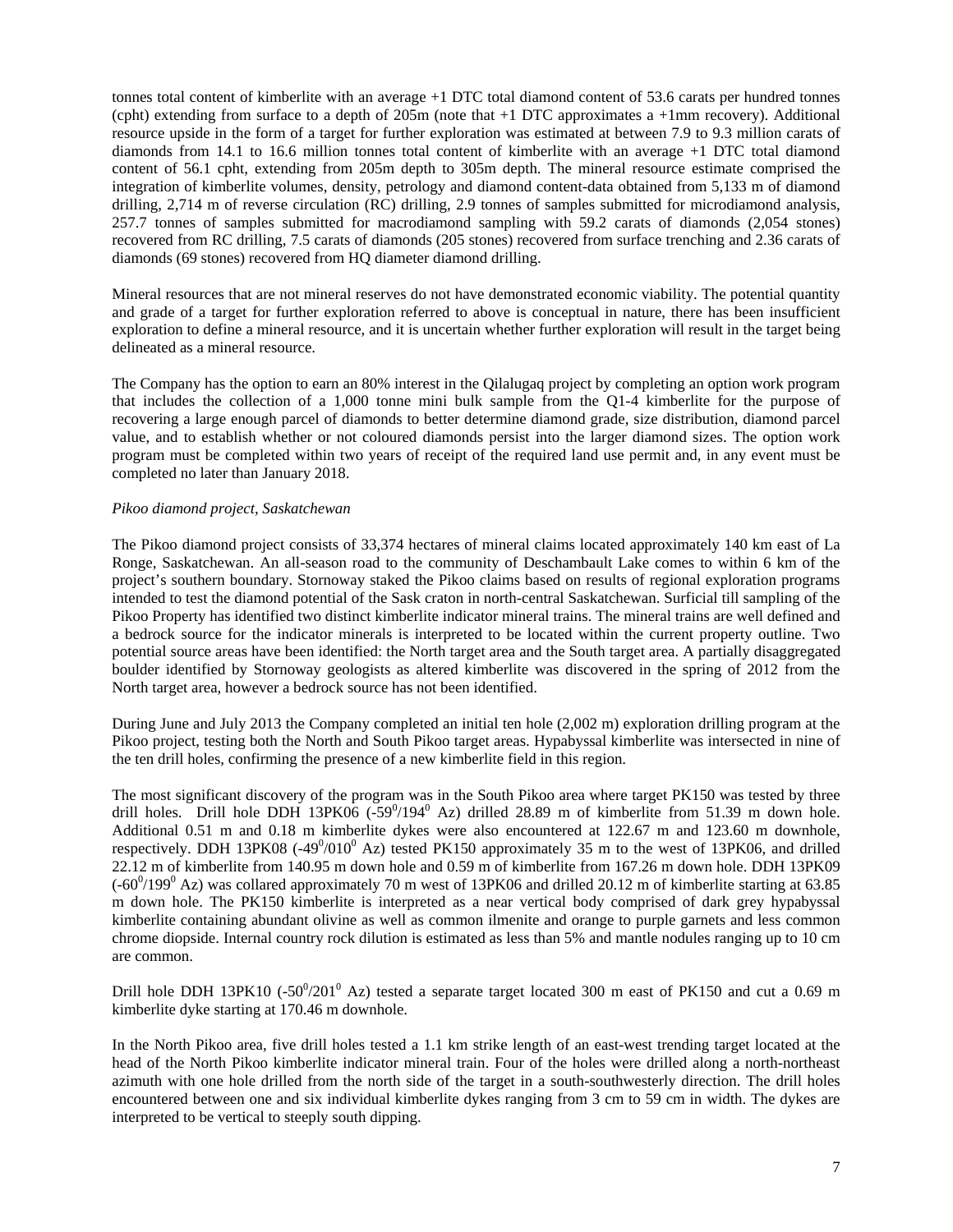The Pikoo project drilling program has discovered a new kimberlite field within in Sask Craton, Saskatchewan. A study of the mineral chemistry of the North Pikoo and South Pikoo kimberlites is underway including a comparison to the compelling mineral chemistry of the North Pikoo and South Pikoo kimberlite indicator mineral trains. Further, kimberlite drill core samples from the three holes that tested PK150 have been submitted to Microlithics Laboratory in Thunder Bay, ON for microdiamond analyses. Results are expected in October, 2013.

The 2013 Pikoo drilling program was conducted under the direction and supervision of Barbara Kupsch, P. Geol., project manager for the Pikoo project.

The Company retains the option to earn an 80% interest in the Pikoo diamond project by completing an option work program consisting of a minimum 2,000 m diamond drilling program including a minimum of two drill holes at each of the North and South target areas. The work program must, among other requirements, be initiated by January 2015 and completed by January 2016.

## *Timiskaming diamond project, Ontario/Quebec*

The Timiskaming diamond project consists of 3,865 hectares of non-contiguous mineral claims in the Cobalt-New Liskeard-Elk Lake-Notre Dame du Nord (Ville Marie) region of northeastern Ontario and northwestern Quebec. Between 1995 and 2012, Stornoway and its predecessor companies conducted comprehensive diamond exploration programs within the project area resulting in the discovery of nine kimberlites. Six of these kimberlites (95-1, 96-1, SC-118, KL-01, KL-22, and Baby) are subject to the option agreement with BCCo. Surficial sediment sampling and geophysical data from the Timiskaming diamond project suggest additional undiscovered kimberlites may be located within the project area.

The Company exercised its option to earn an 80% interest in the Timiskaming diamond project by completing an option work program that includes testing three separate geophysical targets, each with at least one diamond drill hole. On May 14, 2013 the Company announced the completion of a five hole (547 m) drilling program testing four targets located up ice from unsourced kimberlite indicator mineral trains. Kimberlite was not intersected in any of the drill holes. Completion of the May 2013 drilling program fulfilled the requirements of the option work program under the option agreement with Stornoway and the Company delivered to Stornoway a notice of its intent to vest at an 80% interest in the project, subject to a one time back in right held by Stornoway. On August 6, 2013 Stornoway notified the Company that it will not exercise its back-in right and, as a result, ongoing exploration of the Timiskaming project will be conducted under an 80/20 (North Arrow/Stornoway) joint venture.

The Timiskaming drilling program was conducted under the supervision of Robin Hopkins, P.Geol. (NU/NT), Vice-President, Exploration for Stornoway and a Qualified Person under NI 43-101.

#### Redemption Diamond Project, Northwest Territories

Subsequent to the Year ended April 30, 2013, the Company announced it had entered into an agreement with Arctic Star Exploration Corp. under which Arctic Star has granted the Company an option to earn a 55% interest in the Redemption diamond project in the Lac de Gras region of the Northwest Territories.

The 11,500 hectare Redemption project is located within the Lac de Gras diamond district, approximately 32 km southwest of, and 47 km to the west of the Ekati and Diavik diamond mines, respectively. The project benefits from an extensive database of previous exploration work by Arctic Star and others, including airborne and ground geophysical surveys, till geochemical sampling and a limited amount of drilling. Importantly, the project covers the interpreted up ice termination of the South Coppermine kimberlite indicator mineral train. The South Coppermine train was extensively explored by Arctic Star between 2004 and 2010 and is defined by a full suite of kimberlite indicator minerals including pyrope garnets, high-magnesium ilmenites, chrome diopsides, chromite and eclogitic garnets. These indicator minerals exhibit compositions that are typical of minerals found within diamond bearing kimberlites. A number of the indicator minerals have been described as having angular shapes, soft alteration coats and in some cases are attached to kimberlite; textural characteristics that are interpreted to indicate the minerals have not travelled far from their bedrock source.

A helicopter-borne gravity survey of the Redemption project was completed in July 2013. The survey was conducted by Fugro Airborne Surveys using their proprietary Falcon airborne gravity gradiometer system. Airborne Gravity Gradiometry has proven to be an effective tool for locating kimberlites in the Lac de Gras region, and will complement the existing airborne electromagnetic and magnetic geophysical survey information within the project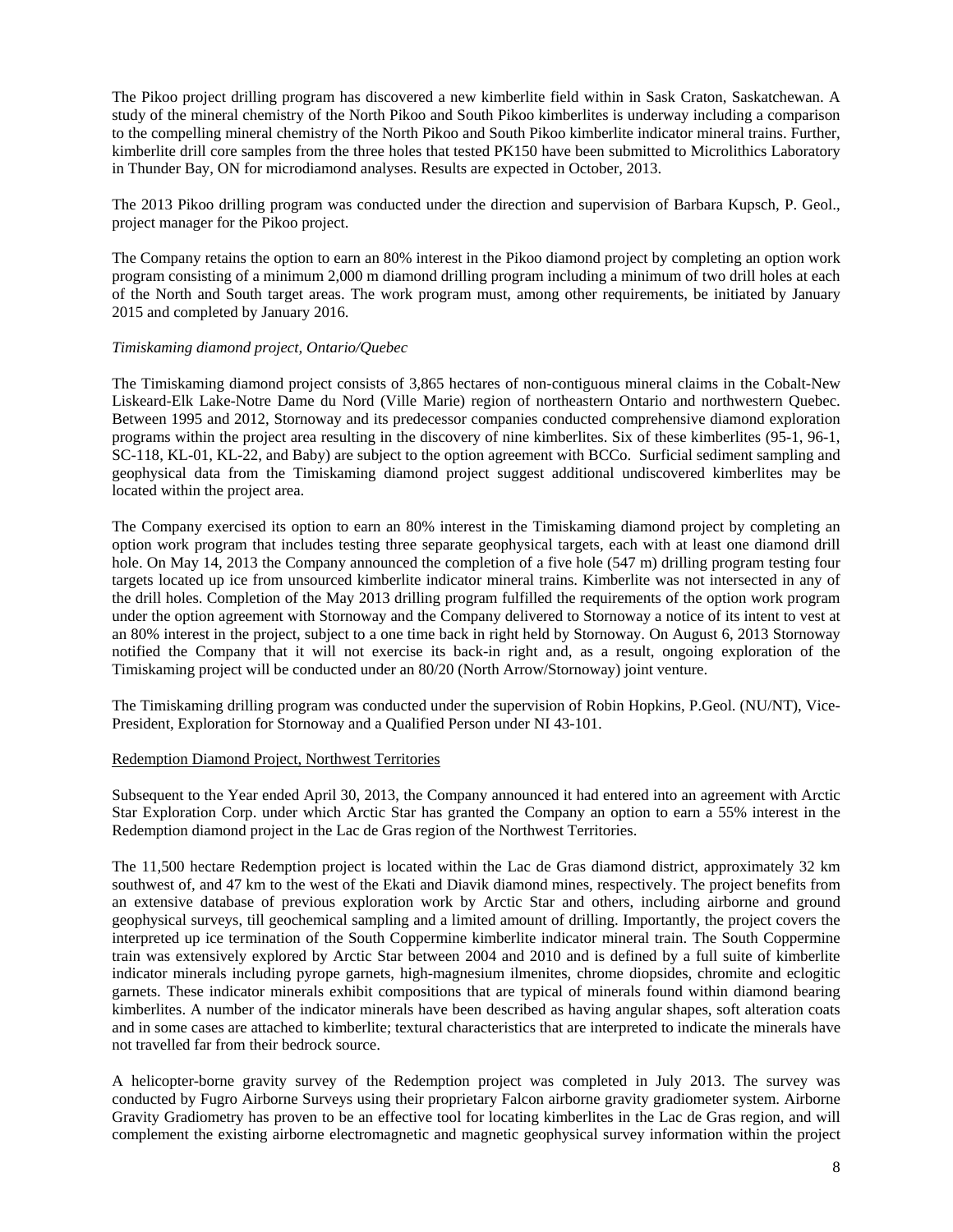database. The airborne gravity data will be evaluated, along with existing datasets, to identify and prioritize potential kimberlite targets for follow up exploration work including till sampling, ground geophysical surveys and, if warranted, drilling.

Under the terms of the option agreement with Arctic Star, the Company can earn a 55% interest in the Redemption project by incurring \$5 million in exploration expenditures prior to July 1, 2017, including a firm commitment to spend \$1,000,000 prior to July 1, 2014. The cost of the current airborne gravity survey will be included in the first year expenditures.

## Mel and Luxx Diamond Projects, Canada

Subsequent to the Year ended April 30, 2013, the Company announced, it had acquired a 100% interest in each of the Mel and Luxx diamond projects, Nunavut. Both projects were acquired to cover unexplained kimberlite indicator mineral trains identified from public datasets. Acquisition of the Mel and Luxx projects is subject to separate purchase and sale agreements with Anglo Celtic Exploration Ltd., a private company controlled by D. Grenville Thomas, a director of the Company.

The Mel project consists of approximately 183,000 acres on the Melville peninsula, approximately 140 km south of the community of Hall Beach and 210 km northeast of the community of Repulse Bay which is also the location of North Arrow's Qilalugaq diamond project. The property is located within 10 km of tidewater and hosts two unsourced KIM trains defined from over 500 till samples recorded in public assessment files. The mineral trains are composed of pyrope and eclogitic garnets, as well as ilmenite. Initial exploration of the property will consist of an airborne magnetic survey during July with follow up till sampling to confirm and better define the composition of the kimberlite indicator minerals.

The Luxx project consists of approximately 100,000 acres on tidewater of Chesterfield Inlet, approximately 60 km from the community of Chesterfield Inlet and 100 km north of the community of Rankin Inlet. The project includes at least one, and possibly three KIM trains defined from over 350 till samples in public assessment records. The trains are located within 20 km of the Churchill kimberlite cluster, and include samples containing in excess of 30 garnets and 200 ilmenites at the head of the train that is well cut-off by a series of barren till samples. Initial exploration of the property will consist of an airborne magnetic survey during July with follow up till sampling to confirm and better define the composition of the kimberlite indicator minerals.

Under the terms of each Purchase and Sale agreement, the Company shall acquire a 100% interest in each property in consideration of a 1% gross overriding royalty. The Company will retain the right to buy back half of each royalty (0.5%) for \$1 million at any time. The Company will also issue to Anglo Celtic a total of 500,000 (250,000 for each agreement) transferrable share purchase warrants. Each warrant will entitle Anglo Celtic to acquire one common share of the Company at a price of 65 cents for a period of five years from the closing date of the purchase and sale. Any shares issued as a result of the exercise of the warrants will be subject to a hold period of four months from the date of closing the purchase and sale.

The purchase and sale of each property is subject to the receipt by the Company of all necessary regulatory approvals, including the approval of the TSX Venture Exchange.

# *Gold and Base Metal Projects*

#### Contwoyto Gold Project – Nunavut

The Contwoyto project consists of six blocks (13,000 acres) of mining leases and mineral claims located close to and adjoining Elgin Mining Inc.'s Lupin gold mine property, which is presently being explored by Elgin with the potential for restart of mining operations. The Company's Contwoyto project claims contain known gold occurrences that have been subjected to various levels of mineral exploration up to and including diamond drilling. The Company's mining leases 3362 and 3407 contain the Dune and Pan gold prospects, respectively. Management believes that there is the potential to outline additional mineralization at Pan and Dune, as well as elsewhere within the Contwoyto claims and leases.

In July 2012, the Company announced it had entered into an agreement with Lupin Mines Incorporated, a wholly owned subsidiary of Elgin. Under the terms of the agreement Elgin can earn a 60% interest in the Company's Contwoyto gold project by spending \$6 million over a period of six years. Subsequent to the year ended April 30,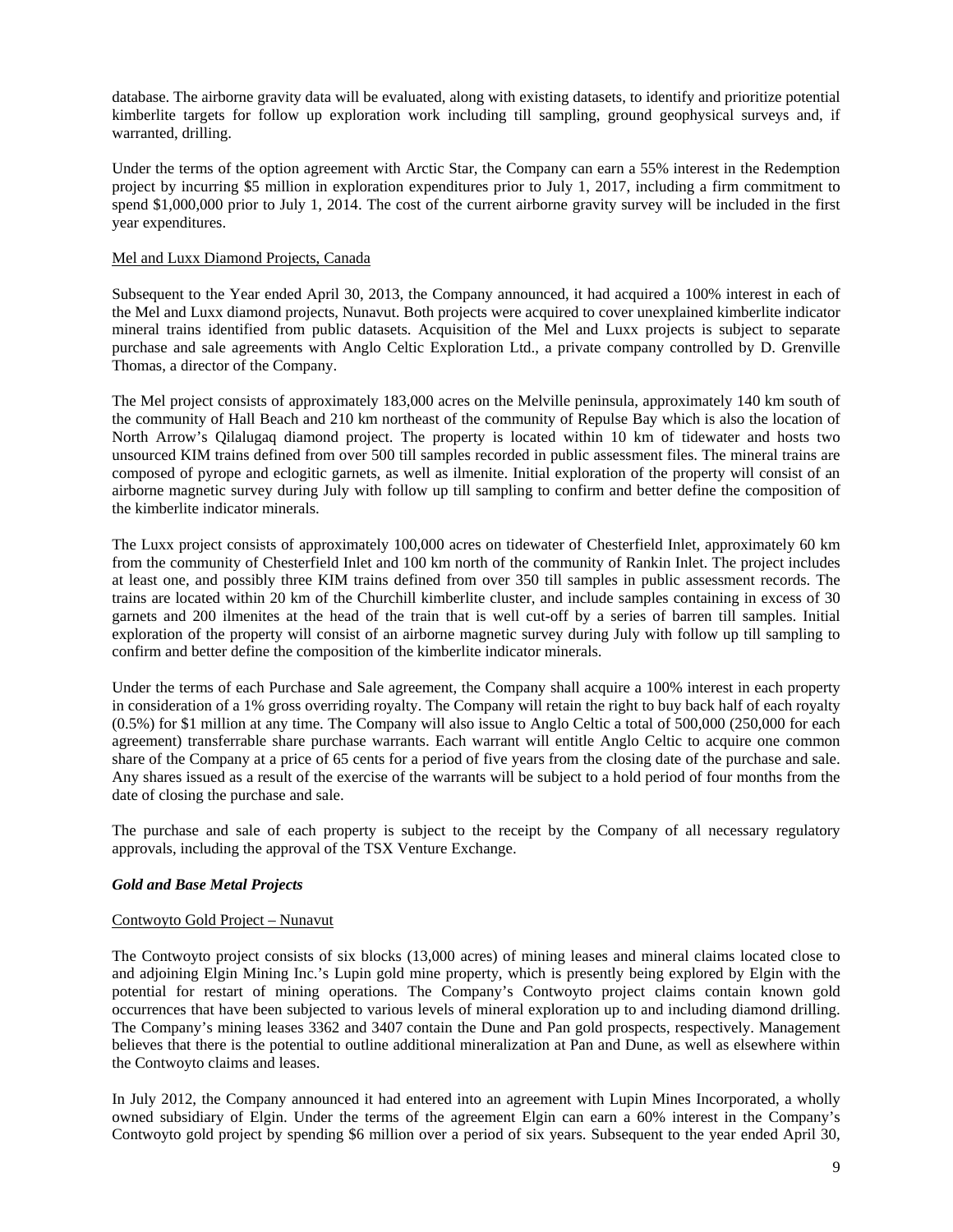2013, the Company and Elgin signed an amending agreement extending the deadline for certain exploration expenditure thresholds by a period of twelve months, thereby extending the term of the option from six to seven years.

## Hope Bay ORO Gold Project – Nunavut

The Company's 100% owned ORO gold property is located in the Hope Bay Volcanic Belt (HBVB) in Nunavut and is the only strategically located land holding in the HBVB that is not held by TMAC Resources Ltd. TMAC acquired its holdings in the HBVB in March 2013 from Hope Bay Mining Ltd. (a wholly owned subsidiary of Newmont Mining Corporation). Newmont had estimated that current potential resources within the HBVB (but not including the Company's ORO gold property) are approximately 9 million ounces of gold, including the Doris, Madrid and Boston deposits (www.newmont.com/north-america). The Company's Hope Bay ORO Project is under option to Sennen Potash Corp. (formerly Sennen Resources Ltd.) ("Sennen"), and Sennen may earn up to a 60% interest in the project by making an initial cash payment of \$50,000 (received) and spending \$5 million over a five year period. A minimum expenditure of \$500,000 is required in the first year (complete).

In February 2013, the Company and Sennen amended the terms of their January 28, 2011 option agreement. The effect of the amendment is to extend the deadline for certain exploration expenditure thresholds by a period of twelve months, thereby extending the term of the option from five to six years.

The ORO leases cover an area of 40 sq. km that adjoins TMAC's property, with the Doris gold deposit located only 3.25 km to the south of the property boundary. The Doris deposit contains an indicated resource of 798,000 ounces of gold at a grade of 19.31g/t, and mineralization occurs along a well-defined stratigraphic volcanic contact, which extends northward onto the Company's property. The ORO leases host numerous gold showings and potentially gold bearing structures including the Elu shear zone and Wombat zone.

## Seagull Tin Project – Yukon

In May 2011, the Company entered into an option agreement with Panarc Resources Ltd. ("Panarc") for the Seagull Tin project located approximately 156 km west of Watson Lake, Yukon. The project includes seventy-six claims totaling 3,925 acres staked by Panarc to cover historic tin showings. Under the terms of the option agreement, the Company made an initial cash payment of \$15,000 to Panarc and issued 100,000 common shares valued at \$18,000. In addition, the Company must incur aggregate exploration expenditures of \$300,000 within a three-year period. Panarc will retain a royalty equal to 2.0% of net smelter returns, of which the Company may purchase one percentage point (1.0%) for \$1,000,000 such that the royalty would be reduced to 1.0%. At the time the option agreement was executed, Panarc and the Company were related by virtue of a common director.

In January 2013, the Company notified Panarc of its intent to terminate the option and property claims were returned to Panarc. As at the year ended April 30, 2013, the Company wrote off \$75,524 in costs related to the property.

## Anialik Project – Nunavut

The Company has maintained an interest in a 762 acre portion of Inuit Owned Land parcel CO-30 under option from Nunavut Tunngavik Incorporated and forms part of the Anialik project. The Company has no plans for further exploration on the property and as such wrote off exploration expenditures totaling \$32,043 as of April 30, 2013.

#### Hay Duck Project – Northwest Territories

Subject to a May 2008 agreement with Strongbow as well as third party agreement dated May 2007 and as amended in April 2009 and January 2010, The Company has maintained an option to earn a 100% interest in the Hay Duck property located near Yellowknife, Northwest Territories. Subsequent to the Year ended April 30, 2013 the Company notified the third party property owner of its intent to relinquish its option to earn an interest in the property and the Company has written off exploration expenses of \$24,436 as at April 30, 2013.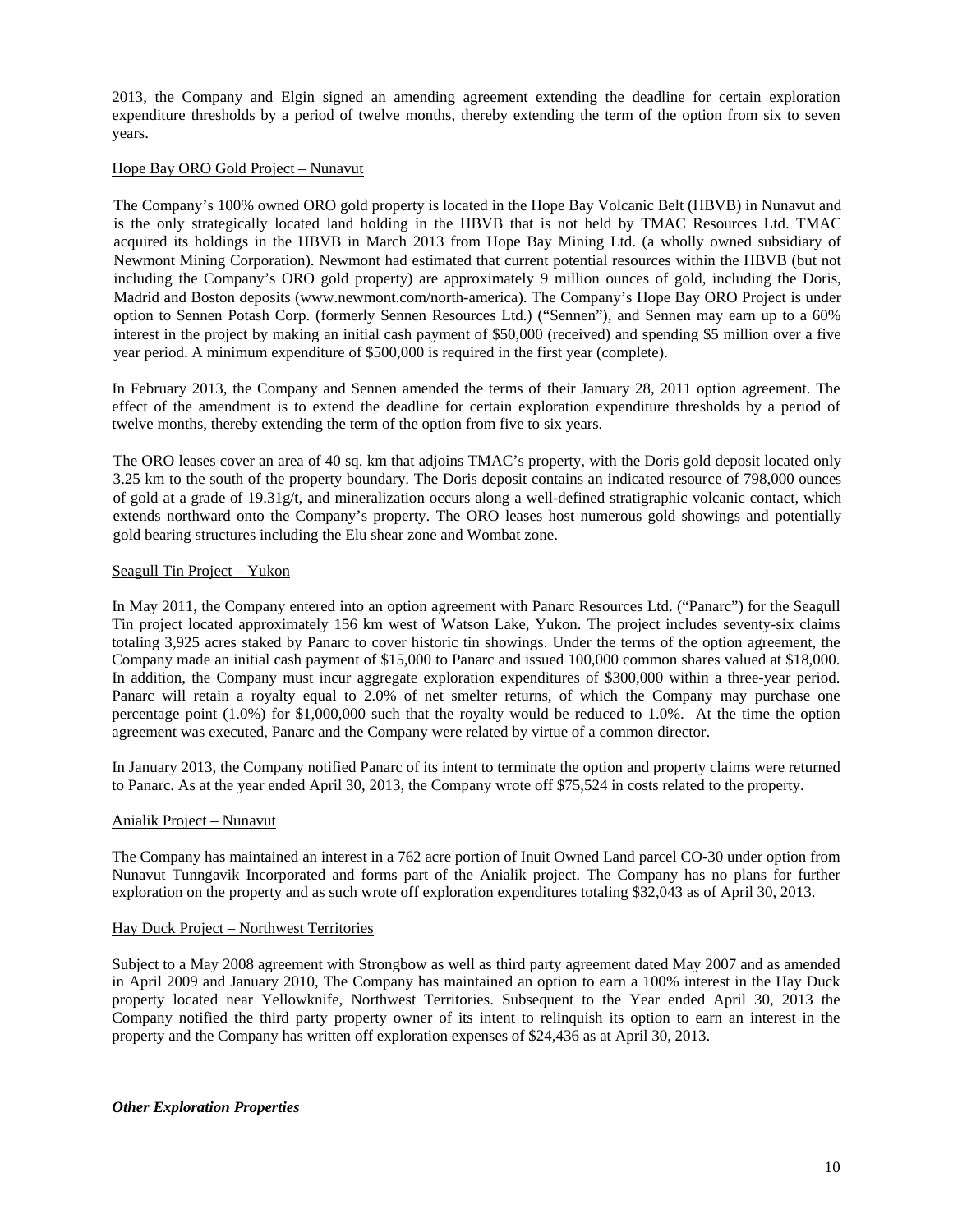The Company maintains an interest in a number of additional, non-material exploration properties. The Company continues to review the available exploration data associated with these properties in an effort to evaluate ways to further advance these properties.

# **FINANCIAL CONDITION, LIQUIDITY, CAPITAL RESOURCES, OPERATIONS AND FINANCIAL RESULTS**

#### **Overall performance**

|                                   | April 30, 2013 | April 30, 2012 | April 30, 2011 |
|-----------------------------------|----------------|----------------|----------------|
| Current assets                    | \$2,919,741    | 93,331         | \$837,012      |
| Non-current assets                | 1,069,380      | 798.243        | 821,480        |
| Liabilities                       | (334, 810)     | (1,124,949)    | (129, 445)     |
| Shareholders' equity (deficiency) | \$3,654,311    | (233,375)      | \$1,529,047    |

During fiscal 2013, the Company raised funds, settled much of its debt, added projects and restructured its share capital. Due to financial pressures the Company's focus in 2013 was its restructuring and acquisition of new projects.

#### **Selected annual information**

|                                | April 30, 2013                 | April 30, 2012                 | April 30, 2011  |
|--------------------------------|--------------------------------|--------------------------------|-----------------|
| Net Sales and total revenue    | \$                             | \$<br>$\overline{\phantom{a}}$ | \$              |
| Net Income (loss) for the year | \$<br>106,050                  | \$ (2,083,787)                 | (2,860,566)     |
| Net income(loss) per share*    | \$<br>0.02                     | (0.40)<br>\$                   | \$<br>(0.50)    |
| Total assets                   | \$ 3,989,121                   | \$<br>891.574                  | 1,658,492<br>\$ |
| Total long-term liabilities    | \$                             | \$<br>948.205                  | \$              |
| Dividends declared             | \$<br>$\overline{\phantom{a}}$ | S<br>$\overline{\phantom{0}}$  | \$              |

\*Per share amounts have been restated to reflect a 1 new share for 10 old shares consolidation of share capital.

#### **Financing/Use of Proceeds**

In fiscal 2013, North Arrow completed a private placement for gross proceeds of \$3,000,000 for funding its ongoing administration and exploration activities.

#### **Results of Operations**

During the year ended April 30, 2013 (the "current year"), the Company recorded net income of \$106,050 or \$0.02 per share. This is compared with a net loss of \$2,083,787 or \$0.40 per share for the year ended April 30, 2012 (the "comparative year"). The improvement in the Company's operating results was a result of cost reductions and gains made on its restructuring activities such as the settlement on its convertible debt and the settlement of accounts payable to related parties.

Expenses for the current year were \$260,826 (2012 - \$1,550,538) a decrease of \$1,289,712 from the comparative year. During fiscal 2012, the Company entered into agreements to acquire properties in South America and increased its expenditures on consulting, property investigation, salaries and travel accordingly. Unfortunately, the proposed acquisitions resulted in litigation and significant additional costs. At April 30, 2012, the Company wroteoff its investment in South America, had an \$83,413 working capital deficiency and needed additional funds to meet its obligations. As a result of the issues in 2012, the Company had to focus on cost savings and reorganizing in 2013.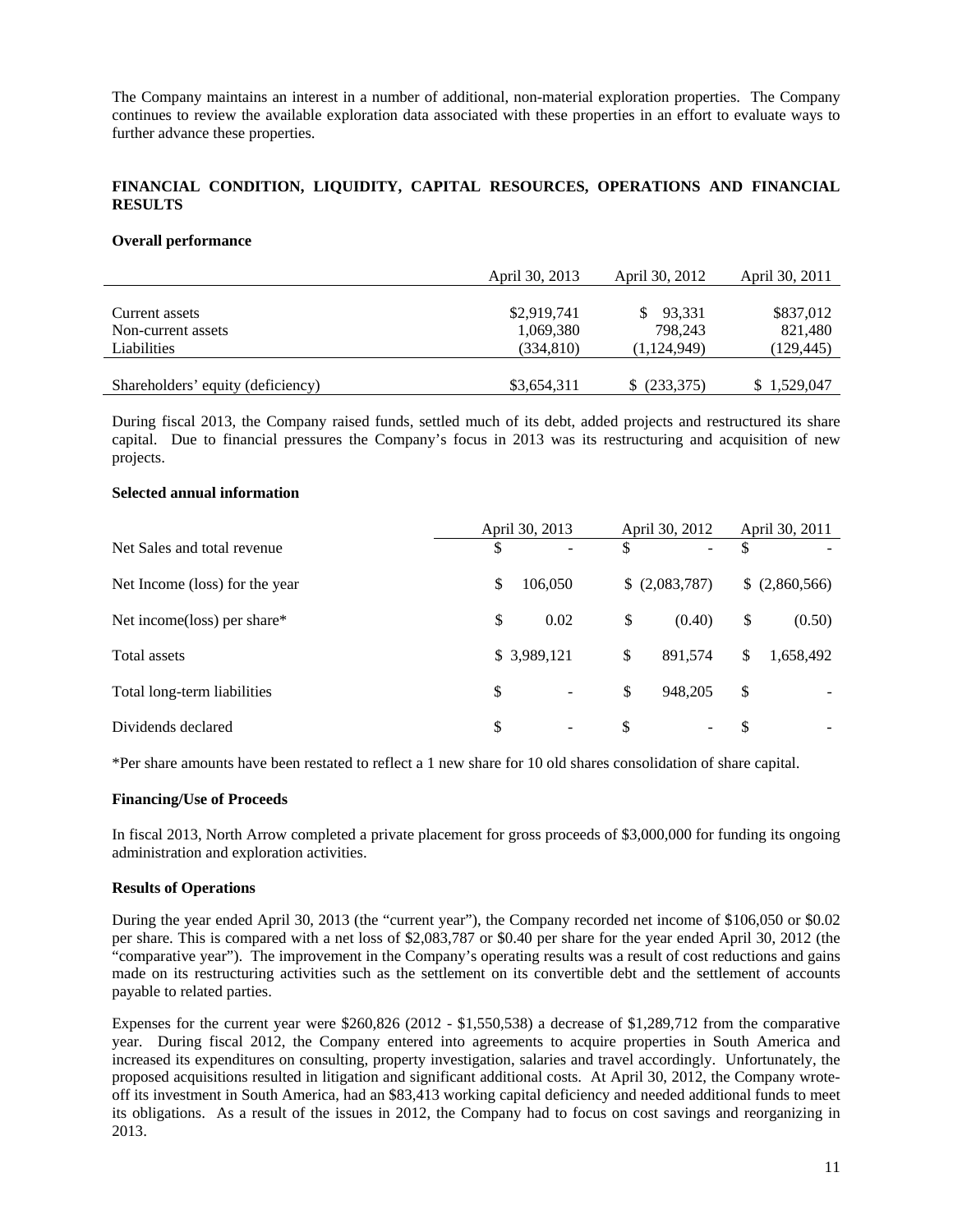During fiscal 2013, the Company was able to reduce costs and restructure its capital allowing it to raise funds and continue operations. During the year ended April 30, 2013, significant expenses were: share-based compensation charges \$25,489 (2012 - \$176,357), salaries and benefits \$51,342 (2012 - \$219,346), property investigation costs \$3,053 (2012 - \$214,335), professional fees \$49,570 (2012 - \$325,511) and consulting fees \$53,335 (2012 - \$273,139).

In addition to the expenses for the year, the Company incurred non-cash accretion costs related to the convertible note of \$35,737 (2012 - \$39,534) and a write-off of \$132,003 (2012 - \$528,770) of exploration and evaluation costs related to its' mineral interests.

The costs and expenses for the year ended April 30, 2013, were offset by gains the Company made on its settlements with creditors (\$91,250) and the holder of its convertible note (\$478,251). As a result of these settlements the Company realizing net income for the year of \$106,050 (2012 - loss of \$2,083,787).

During the year ended April 30, 2013, current assets increased from \$93,331 to \$2,919,741 and exploration and evaluation assets increased from \$797,253 to \$1,068,688. The increase in assets was a result of raising funds and acquisitions made as a result of the restructuring of the Company.

#### **Summary of quarterly results**

The following table sets out selected unaudited quarterly financial information for the Company and is derived from the Company's unaudited quarterly consolidated financial statements prepared by management. The Company's interim consolidated financial statements are prepared in accordance with IFRS and are expressed in Canadian dollars.

|                       |                 |    |                          |    | <b>Basic Earnings</b> |          |                     |
|-----------------------|-----------------|----|--------------------------|----|-----------------------|----------|---------------------|
|                       |                 |    | Income or (Loss)         |    | (Loss) per share      |          |                     |
|                       |                 |    | from Continued           |    | from Continued        |          |                     |
|                       |                 |    | <b>Operation and Net</b> |    | Operation and Net     |          | Earnings (Loss) per |
| <b>Quarter Ending</b> | Interest Income |    | Income (Loss)            |    | Income (Loss)         |          | share               |
| April 30, 2013        |                 |    | (162, 269)               | \$ | (0.02)                | \$       | (0.02)              |
| January 31, 2013*     | 100             |    | 454,227                  | \$ | 0.10                  | S        | 0.10                |
| October 31, 2012*     | -               | S  | (84,006)                 | S  | 0.00                  | <b>S</b> | 0.00                |
| July 31, 2012*        | 301             | S  | (101, 902)               | S  | 0.00                  | S        | 0.00                |
| April 30, 2012*       |                 | S  | (466, 883)               | \$ | (0.09)                | \$       | (0.09)              |
| January 31, 2012*     | 113             | \$ | (837,260)                | \$ | (0.20)                | \$       | (0.20)              |
| October 31, 2011*     | 179             | \$ | (372, 822)               | \$ | (0.10)                | \$       | (0.10)              |
| July 31, 2011*        | 943             |    | (406,822)                | S  | (0.10)                |          | (0.10)              |

\*Per share amounts have been restated to reflect a 1 new share for 10 old shares consolidation of share capital.

The loss for the fourth quarter of fiscal 2013 reflects the ongoing administration costs of the Company as it restructured its share capital, raised funds, completed acquisitions and undertook work on its projects.

The profit of the third quarter of fiscal 2013 reflects the results of the Company's restructuring activities, including the gain realized on its settlement of debt for shares and the gain realized on settlements made with certain creditors.

The first and second quarter of fiscal 2013 reflect the Company's reductions in costs as it sought new projects and financings.

The quarterly results for fiscal 2012 reflect the Company's activities as it optioned projects in South America, hired consultants, incurred travel and related exploration and legal costs.

#### **Fourth Quarter**

The Company's quarterly results can be affected by many factors such as seasonal fluctuations, variations in capital markets, the write-off of capitalized amounts, stock-based compensation costs, tax recoveries and legal matters.

During the three months ended April 30, 2013 the Company incurred a loss of \$162,269 compared to a loss of \$466,883 for the comparative period of 2012. During the fourth quarter of 2013 the company wrote-off \$56,479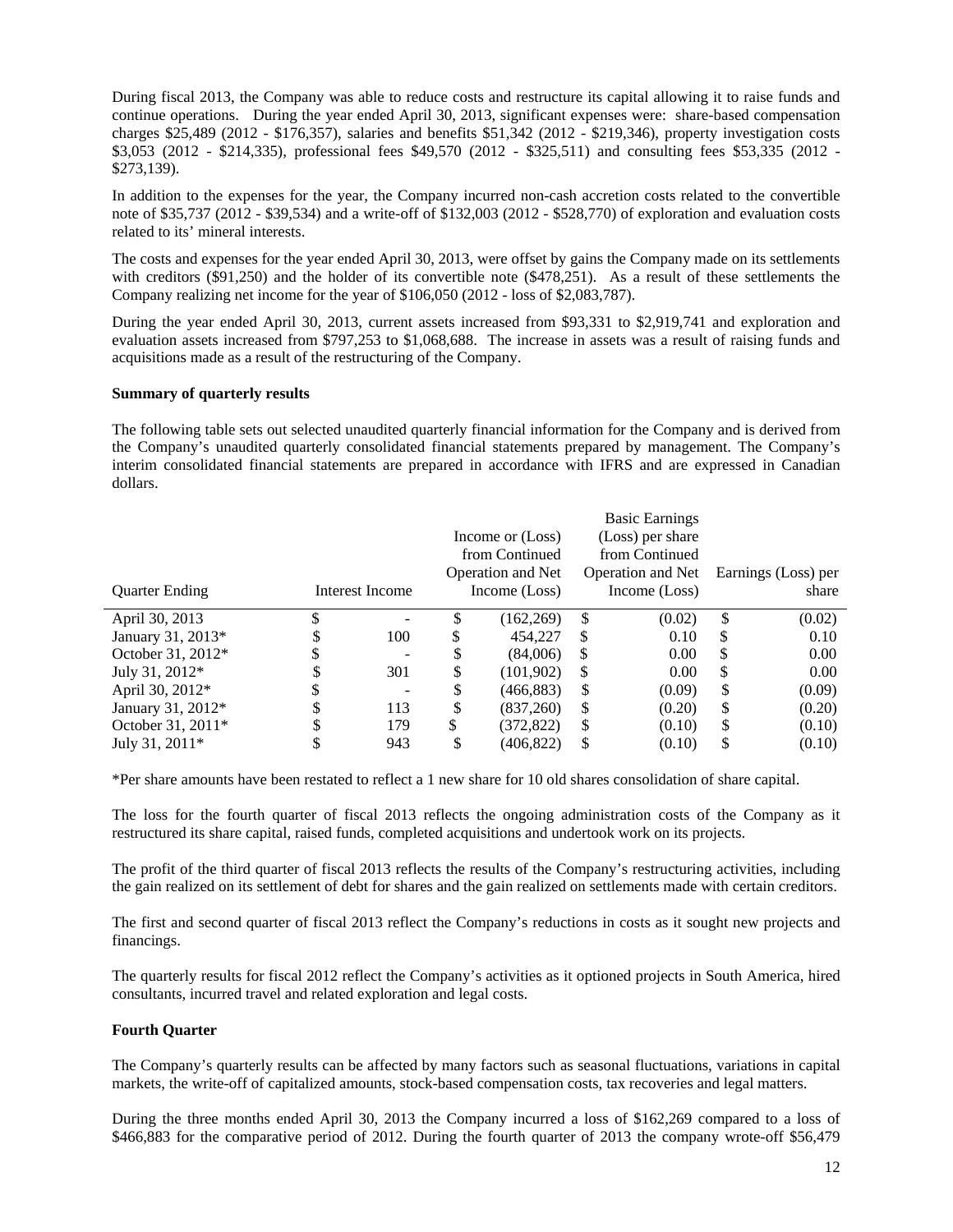(2012 - \$99,549) of exploration and evaluation assets and had expenses of \$105,790 (2012 - \$340,301). In addition, the Company completed exploration and evaluation acquisitions and raised gross proceeds of \$3,000,000. As a result of the financing and acquisitions current assets increased to \$2,919,741 from \$241,948 and exploration and evaluation assets increased to \$1,068,688 from \$740,087.

# **Liquidity**

At April 30, 2013 the Company had working capital of \$2,584,931 compared to a working capital deficiency of \$83,413 at April 30, 2012. During the current year the Company's cash position increased \$2,846,437 (2012 decrease \$624,642) as a result of raising \$2,983,620 (2012 - \$1,000,000) through financing activities offset by funding its operating and investing activities.

# Operating activities

During the year the Company's operating activities used \$107,178 (2012 - \$1,202,425) of cash. The use of cash in operating activities in 2013 reflects the Company's net income of \$106,050 (2012 - loss of \$2,083,787) adjusted for non-cash expenditures and gains. During the year the Company realized non-cash gains of \$478,251 (2012- \$nil) on the settlement of the convertible note by the issuance of shares and \$91,250 (2012 - \$nil) on the forgiveness of accounts payable. The adding back of these non-cash gains resulted in a cash loss which was reduced to \$107,178 by the adding back of non-cash expenditures such as share-based compensation \$25,489 (2012 - \$176,357), writeoffs \$132,003 (2012 - \$528,770), accretion \$35,737 (2012 - \$39,534) and other non-cash items totaling \$163,044 (2012 - \$136,701) related to changes in items such as accounts receivable and payable.

## Investing activities

The Company's primary investing activity is the acquisition of exploration and evaluation assets. During the year, the Company used cash of \$30,005 (2012 - \$422,217) to investigate acquisitions and evaluate its mineral interests.

## Financing activities

During the year, financing activities provided cash of \$2,983,620 (2012 - \$1,000,000 convertible note) from share issuances by way of private placement.

#### **Capital Resources**

The Company's financial condition and future prospects are significantly affected by overall economic conditions. The Company has no source of operating revenue and relies on equity financings, joint ventures and warrant and stock option exercises to further exploration on its properties.

The Company's long-term financial success is dependent on management's ability to discover and develop economically viable mineral deposits. Actual funding requirements may vary from those planned due to a number of factors, including the progress of exploration activity and the Company's ability to raise additional funds on favourable terms. Management recognizes there will be risks involved that may be beyond their control. The Company intends to continue to use various strategies to minimize its dependence on equity capital, including the securing of joint venture partners where appropriate.

The Company's ability to generate cash is very much affected by the current market conditions, its share price and third party interest in its assets. In the current equity market, funds for companies at an early/grass-roots stage of exploration are limited and dilution to existing shareholders from an equity financing increases as the share price decreases. The Company has no credit facilities that could be used for ongoing operations because it has no operating cash flow.

In order to finance the Company's exploration programs and to cover administrative and overhead expenses, the Company raises money through equity sales, from the exercise of convertible securities and, in the past, from the sale of investments. Although the Company has had past success in obtaining financing, there can be no such assurance that it will be able to obtain adequate financing in the future or that the terms of any financing will be favourable. Many factors influence the Company's ability to raise funds, including the state of the resource market and commodities prices and, the climate for mineral exploration.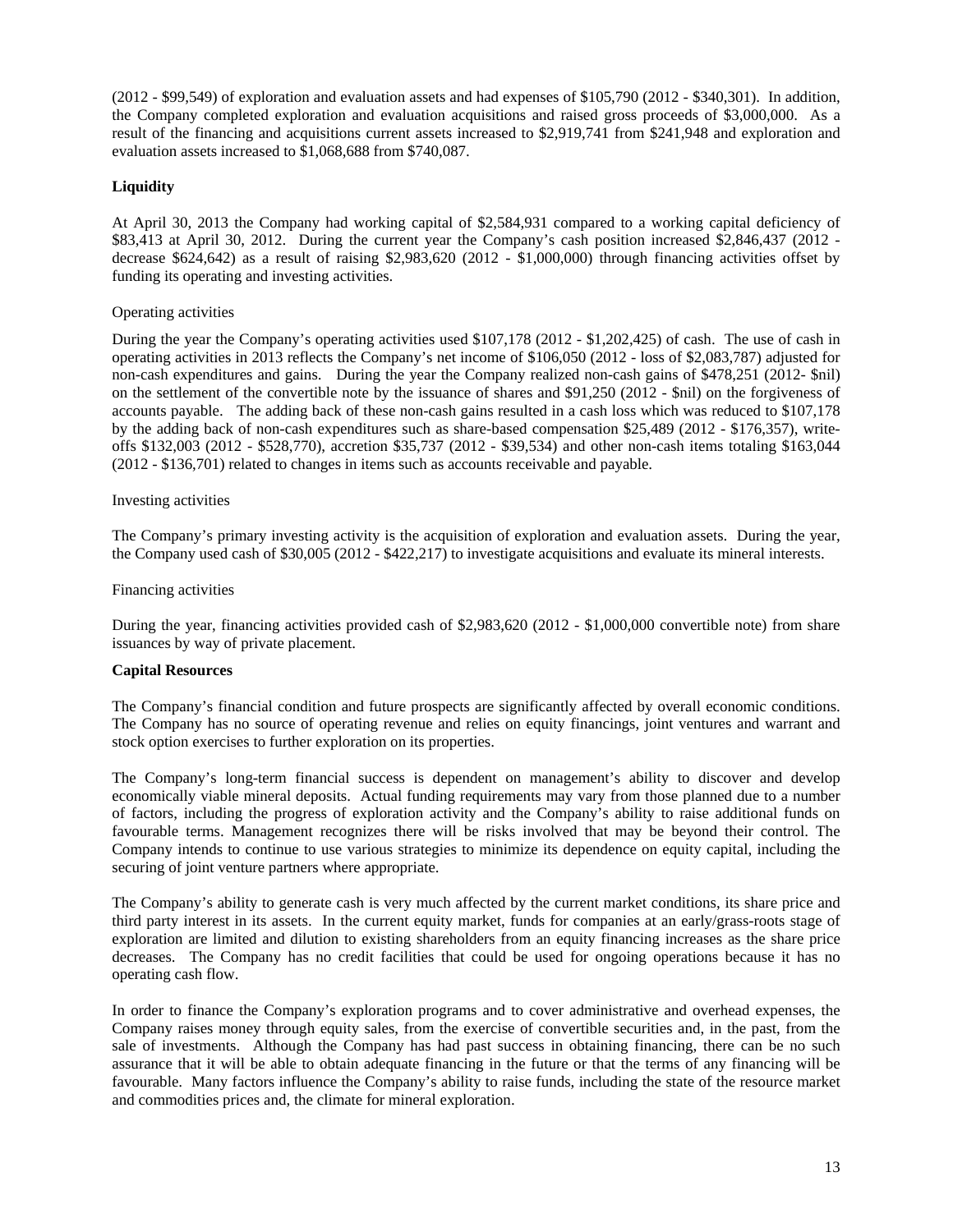The Company's management actively manages its landholdings in an effort to keep those landholdings with the greatest exploration potential in good standing for as long as possible. The Company's management regularly reviews its cash position against future plans and makes decisions regarding these plans accordingly.

The Company will have to raise additional funds to further exploration efforts at its various exploration properties and to maintain its listing on the TSXV. The Company is seeking to minimize variable expenses to the extent possible and to seek joint venture partners to continue to further exploration of its mineral properties.

## **Risks and Uncertainties**

#### Industry

An investment in natural resource companies involves a significant degree of risk. The degree of risk increases substantially where the Company's properties are in the exploration as opposed to the development stage. Investment in the securities of the Company should be considered as highly speculative due to the nature of the Company's business. The following additional risk factors should be given special consideration.

## Exploration, Development and Mining Risks

Exploring and developing mineral resource projects bears a high potential for all manner of risks. Additionally, few exploration projects successfully achieve development due to factors that cannot be predicted or foreseen. Moreover, even one such factor may result in the economic viability of a project being detrimentally impacted such that it is neither feasible nor practical to proceed. Mineral exploration involves many risks, which even a combination of experience, knowledge and careful evaluation may not be able to overcome. Operations in which the Company has a direct or indirect interest will be subject to all the hazards and risks normally incidental to exploration, development and production of base/precious metals, any of which could result in work stoppages, damage to property, and possible environmental damage. If any of the Company's exploration programs are successful, there is a degree of uncertainty attributable to the calculation of ore resources and corresponding grades being mined or dedicated to future production. Until ore is actually mined and processed, quantity of reserves and grade must be considered as estimates only. In addition, the quantity of reserves may vary depending on metal or diamond prices. Any material change in quantity of reserves, grade or recovery ratio, may affect the economic viability of the Company's properties. In addition, there can be no assurance that mineral reserves in small-scale laboratory tests will be duplicated in larger scale tests under on-site conditions or during production. The Company closely monitors its activities and those factors, which could impact them, and employs experienced consulting, engineering, and legal advisors to assist in its risk management reviews.

The Company's properties are currently being assessed for exploration and as a result, the Company has no source of operating cash flow. Failure to obtain additional financing could result in a delay or indefinite postponement of further exploration. Development of the Company's mineral properties will only follow upon obtaining satisfactory exploration results. Mineral exploration and development involves a high degree of risk and few properties that are explored are ultimately developed into producing mines. There is no assurance that the Company's mineral exploration and development activities will result in any discoveries of bodies of ore. The long-term profitability of the Company's operations will be in part directly related to the cost and success of its exploration programs, which may be affected by a number of factors. Substantial expenditures are required to establish reserves through drilling, to develop metallurgical processes to extract the metal or diamonds from the resources and, in the case of new properties, to develop the mining and processing facilities and infrastructure at any site chosen for mining. Although substantial benefits may be derived from the discovery of a major mineralized deposit, no assurance can be given that minerals will be discovered in sufficient quantities to justify commercial operations or that the funds required for development can be obtained on a timely basis.

#### Foreign Operation Risks

Historically, the majority of the Company's expenses have been denominated in Canadian Dollars so its exposure to foreign exchange risk has been limited. Exploration activities outside of Canada can expose the Company to foreign exchange risk. Presently, the Company does not use foreign-exchange contracts to mitigate this risk.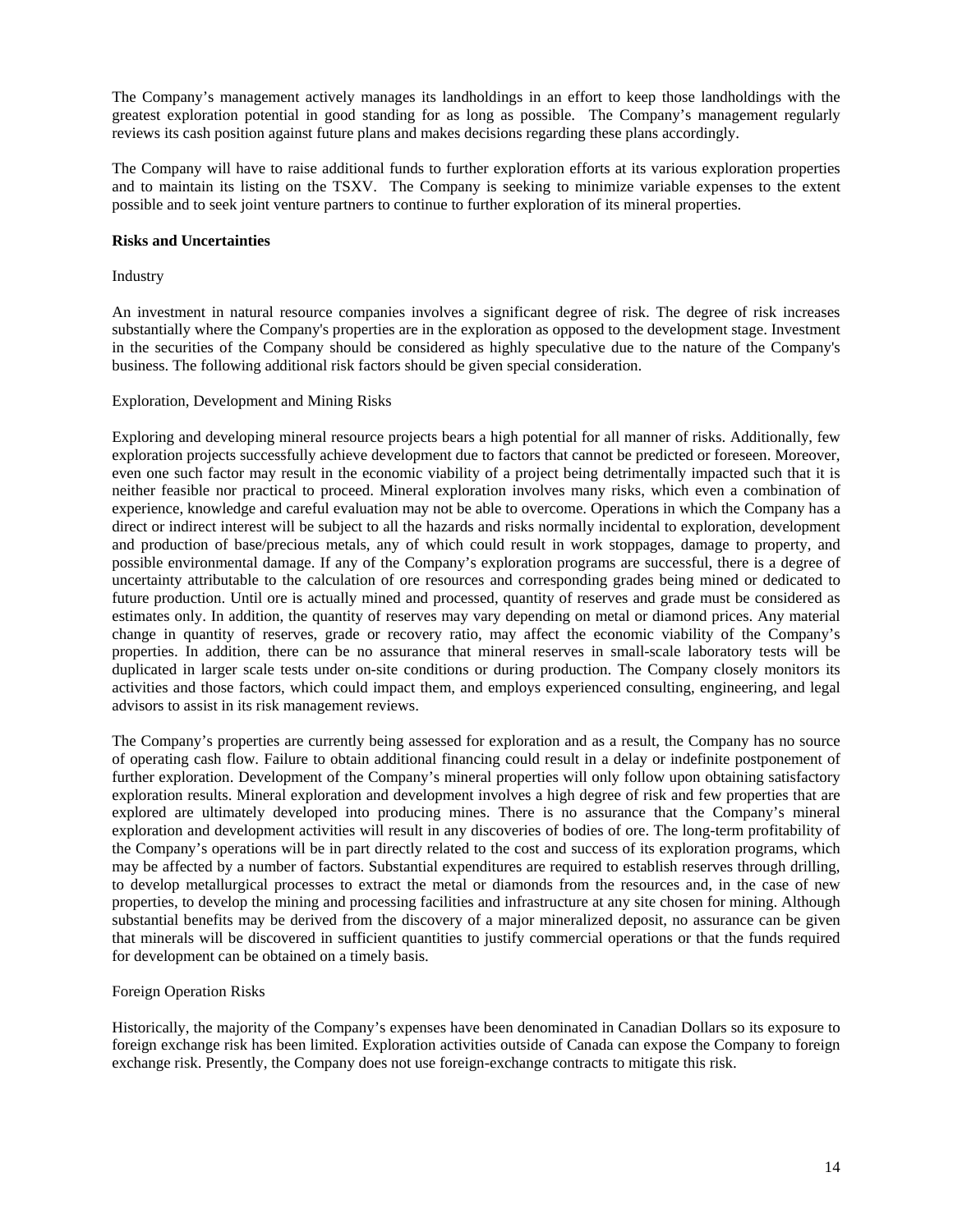#### Insurance

The Company's involvement in the exploration for mineral properties may result in the Company becoming subject to liability for pollution, property damage, personal injury or other hazards. Although the Company may have insurance to address many risks, such insurance has limitations on liability that may not be sufficient to cover the full extent of such liabilities. In addition, such risks may not, in all circumstances be insurable or, in certain circumstances, the Company may elect not to obtain insurance to deal with specific risks due to the high premiums associated with such insurance or other reasons. The payment of such uninsured liabilities would reduce the funds available to the Company. The occurrence of a significant event that the Company is not fully insured against, or the insolvency of the insurer of such event, could have a material adverse effect on the Company's financial position, results of operations or prospects.

## Environmental Risks

All phases of the mineral exploration and development business present environmental risks and hazards and are subject to environmental legislation. Environmental legislation provides for, among other things, restrictions and prohibitions on spills, releases or emissions of various substances used and or produced in association mining exploration and mining operations. The legislation also requires that facility sites be operated, maintained, abandoned and reclaimed to the satisfaction of applicable regulatory authorities. Compliance with such legislation can require significant expenditures and a breach may result in the imposition of fines and penalties, some of which may be material. Environmental legislation is evolving in a manner expected to result in stricter standards and enforcement, larger fines and liability and potentially increased capital expenditures and operating costs. The discharge of pollutants into the air, soil or water may give rise to liabilities to foreign governments and third parties and may require the Company to incur costs to remedy such discharge. No assurance can be given that the application of environmental laws to the business and operations of the Company will not result in a curtailment of production or a material increase in the costs of production, development or exploration activities or otherwise adversely affect the Company's financial condition, results of operations or prospects.

## Prices, Markets and Marketing of Base/Precious Metals

The Company's revenues, if any, are expected to be in large part derived from the mining and sale of base/precious metals or interests related thereto. The price of those commodities has fluctuated widely, particularly in recent years, and is affected by numerous factors beyond the Company's control including international economic and political trends, expectations of inflation, currency exchange fluctuations, interest rates, global or regional consumptive patterns, speculative activities, increased production due to new mine developments and improved mining and production methods. The effect of these factors on the price of base/precious metals, and therefore the economic viability of any of the Company's exploration projects, cannot accurately be predicted.

The marketability of any minerals acquired or discovered may be affected by numerous factors which are beyond the control of the Company and which cannot be accurately predicted, such as the proximity and capacity of milling facilities, mineral markets and processing equipment and governmental regulations including regulations relating to royalties, allowable production and importing and exporting of minerals.

#### Substantial Capital Requirements and Liquidity

The Company anticipates that it will make substantial capital expenditures for the acquisition, exploration, development and production of its mineral properties in the future. The Company currently has no revenue and may have limited ability to expend the capital necessary to undertake or complete future drilling programs. There can be no assurance that debt or equity financing, or cash generated by operations will be available or sufficient to meet these requirements or for other corporate purposes or, if debt equity financing is available, that it will be on terms acceptable to the Company. Moreover, future activities may require the Company to alter its capitalization significantly. The inability of the Company to access sufficient capital for its operations could have a material adverse effect on the Company's financial condition, results of operations or prospects.

#### Issuance of Debt

From time to time the Company may enter into transactions or activities that may be financed with debt which could impair the Company's ability to obtain additional financing in the future. The inability of the Company to access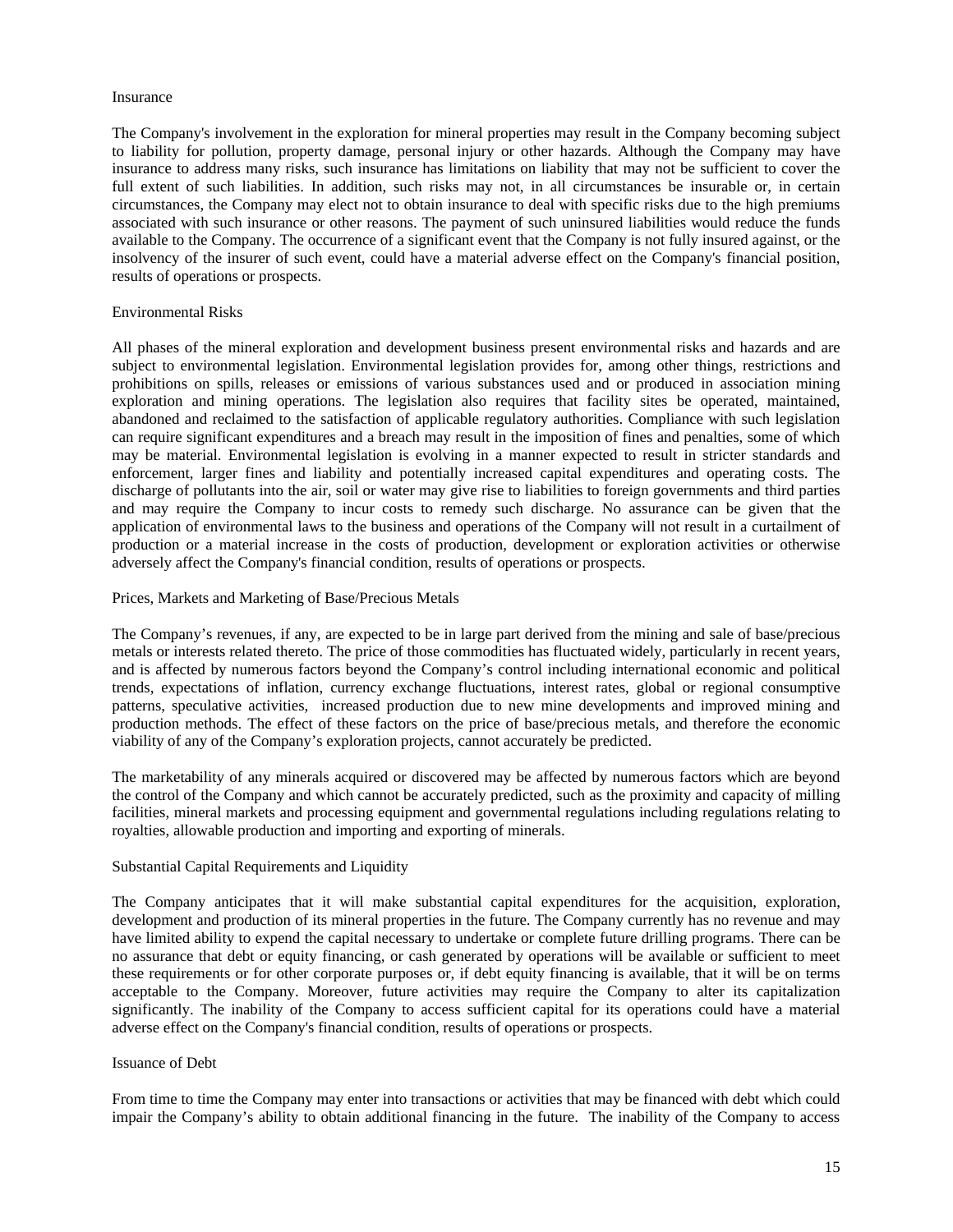sufficient capital for the repayment of any debt could have a material effect on the Company's financial condition, results of operations or prospects.

## **Outstanding Share Data**

The Company's authorized capital is unlimited common shares without par value.

As at August 15, 2013 the Company had the following shares, options and warrants outstanding:

|                               | Exercise price | Number     |
|-------------------------------|----------------|------------|
| Shares issued and outstanding |                | 28,439,741 |
|                               |                |            |
| <b>Options</b>                |                |            |
| Expire June 4, 2014           | \$2.00         | 62,000     |
| Expire September 2, 2014      | \$3.00         | 20,000     |
| Expire May 12, 2016           | \$2.00         | 53,000     |
| Expire May 10, 2018           | \$0.27         | 2,220,000  |
|                               |                |            |
| Warrants                      |                |            |
| April 29, 2018 2018           | \$0.25         | 500,000    |
|                               |                |            |
| Fully diluted                 |                | 31,294,741 |

## **Share issuances during the year ended April 30, 2013**

Effective February 28, 2013, the Company completed a consolidation of its share capital on the basis of one new share for every ten pre-consolidated shares. All share and per share amounts have been retrospectively restated to reflect this consolidation (unless otherwise noted).

On April 29, 2013, the Company completed a non-brokered private placement of 20,000,000 common shares at a price of \$0.15 per share for total gross proceeds of \$3,000,000. As part of this private placement, the Company paid a finder's fee of \$630.

On April 29, 2013, pursuant to an acquisition Agreement with Springbok, the Company issued 1,000,000 Post-Consolidated common shares, to acquire the Springbok Interests.

# **Stock options and warrants**

The Company's stock option plan (the "Plan") was approved by shareholders at an annual general and special meeting in November 2011 and at subsequent annual meetings. The Plan gives the directors the authority to grant options to directors, officers, employees and consultants. The maximum number of shares to be issued under the Plan is 10% of the issued and outstanding common shares at the time of the grant. The exercise price of each option granted shall not be less than the market price at the date of grant less a discount up to 25% in accordance with the policies of the TSX Venture Exchange ("TSXV").

Options granted can have a term up to 5 years with vesting provisions determined by the directors in accordance with TSXV policies for Tier 2 Issuers, with a typical vesting period of 25% upon grant and 25% every six months thereafter

#### **Transactions with Related Parties**

Balances and transactions between the Company and its subsidiaries have been eliminated on consolidation and are not disclosed below. Details of the transactions between the Company and related parties not disclosed elsewhere in the Company's financial statements are disclosed below.

#### *Related party transactions*

Certain companies which have an officer and/or director or former officer and/or director in common and render services or are charged for certain services as follows: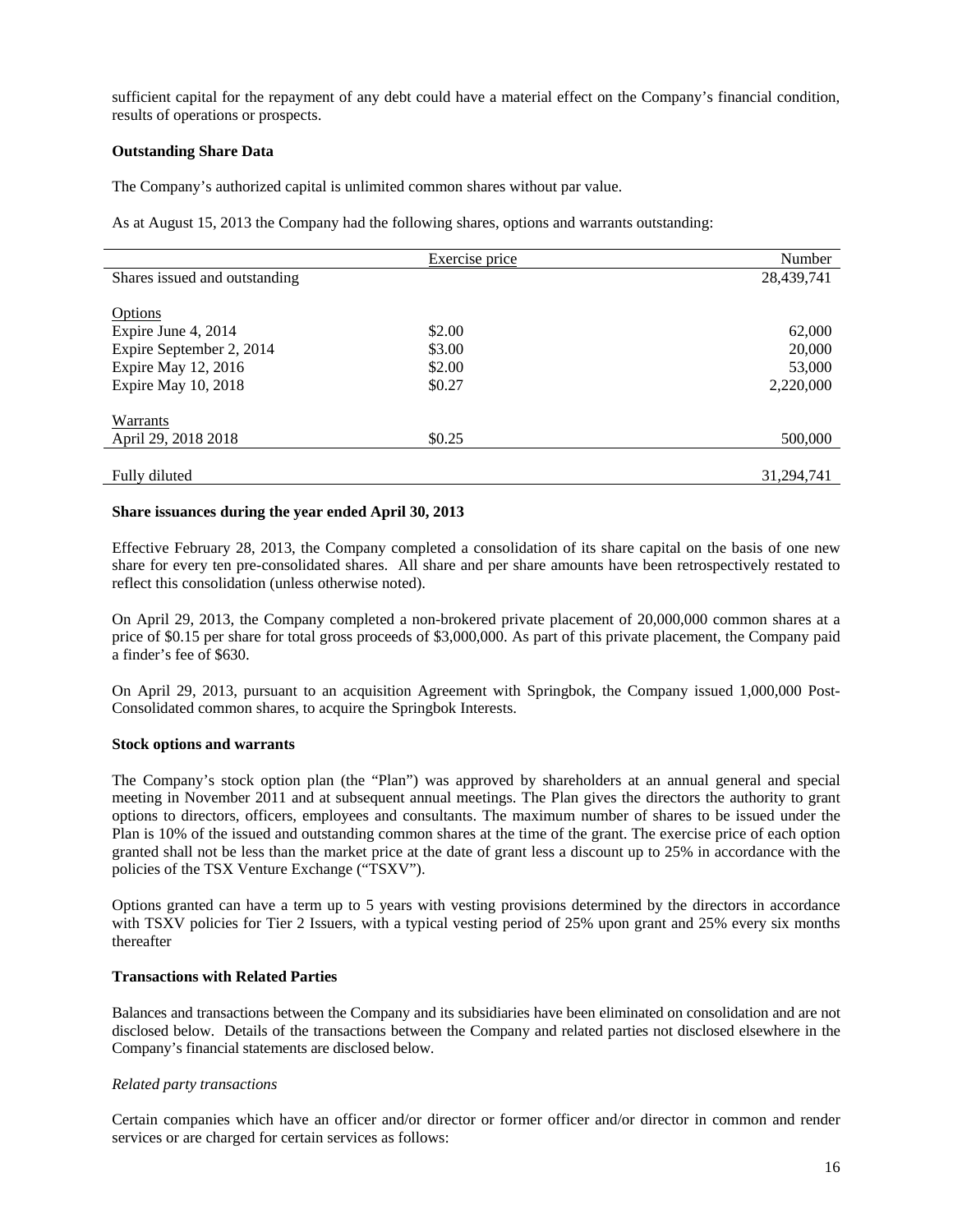|                                   | Nature of transactions            |
|-----------------------------------|-----------------------------------|
| Anglo-Celtic Exploration Ltd.     | Interest and consulting           |
| Strongbow Exploration Inc.        | Exploration and administration    |
| 0954506 BC Ltd.                   | Exploration                       |
| International Northair Mines Ltd. | Accounting and corporate services |

The Company incurred the following transactions in the normal course of operations in connection with companies which have an officer and/or director in common.

- a) During the year ended April 30, 2013, the Company paid or accrued \$5,608 (2012 \$125,888) for technical services to a company with common directors or a former officer.
- b) During the year ended April 30, 2013, the Company paid or accrued \$44,076 (2012 \$12,945) for shared administrative and accounting services to a company with common officers.
- c) During the year ended April 30, 2013, the Company paid or accrued consulting fees of \$nil (2012- \$269,166) to a companies controlled by directors. This amount is included in salaries disclosed below.
- d) During the year ended April 30, 2013 the Company paid \$10,837 (2012 \$4,015) for office and rent to a company with common directors and/or controlled by a director
- e) During the year ended April 30, 2013, a director of the Company forgave payables totaling \$75,000 (2012 \$nil).
- f) Amounts due to related parties of \$116,262 (2012 \$132,008) are owing to companies with officers/directors in common.

The remuneration of directors and key management personnel during the year ended April 30, 2013 was as follows:

|                                                                | April 30,<br>2013      |  | April 30,<br>2012 |  |  |
|----------------------------------------------------------------|------------------------|--|-------------------|--|--|
| Salaries <sup>1</sup><br>Share-based compensation <sup>2</sup> | \$<br>20,164<br>13,048 |  |                   |  |  |
| Total                                                          | 33,212                 |  | 407,475           |  |  |

1 – When key management is working specifically on mineral properties their time is capitalized against the mineral property.

2 – Share-based compensation is the fair value of options that have been granted to directors and key management personnel.

#### **Commitments/Convertible Note Payable**

On August 31, 2011, the Company closed a \$1,000,000 private placement of a convertible promissory note with Anglo Celtic Exploration Ltd. ("Anglo Celtic"), a private company controlled by D. Grenville Thomas, who is a director of the Company. The private placement consisted of a convertible note, structured as an unsecured, interest bearing loan of \$1,000,000. Anglo Celtic could convert at any time all or a portion of the principal amount outstanding into common shares of the Company at \$0.25 per share, which would have resulted in the issuance of up to 4,000,000 common shares if the entire principal amount was converted. The loan bore interest at the Royal Bank Prime Rate plus 400 basis points. The loan accrued interest to the date of repayment; interest was calculated and accrued on a monthly basis.

The term of the loan was for two years, to August 31, 2013. Anglo Celtic did not receive any warrants upon issuance of the convertible note, however, if the Company failed to repay the loan in full by August 31, 2012 or if the Company and Anglo Celtic amended or re-negotiated the terms of the loan, Anglo Celtic would have the right to convert the principal amount of the note into both common shares and an equal number of warrants, such warrants being exercisable until the August 31, 2013 due date.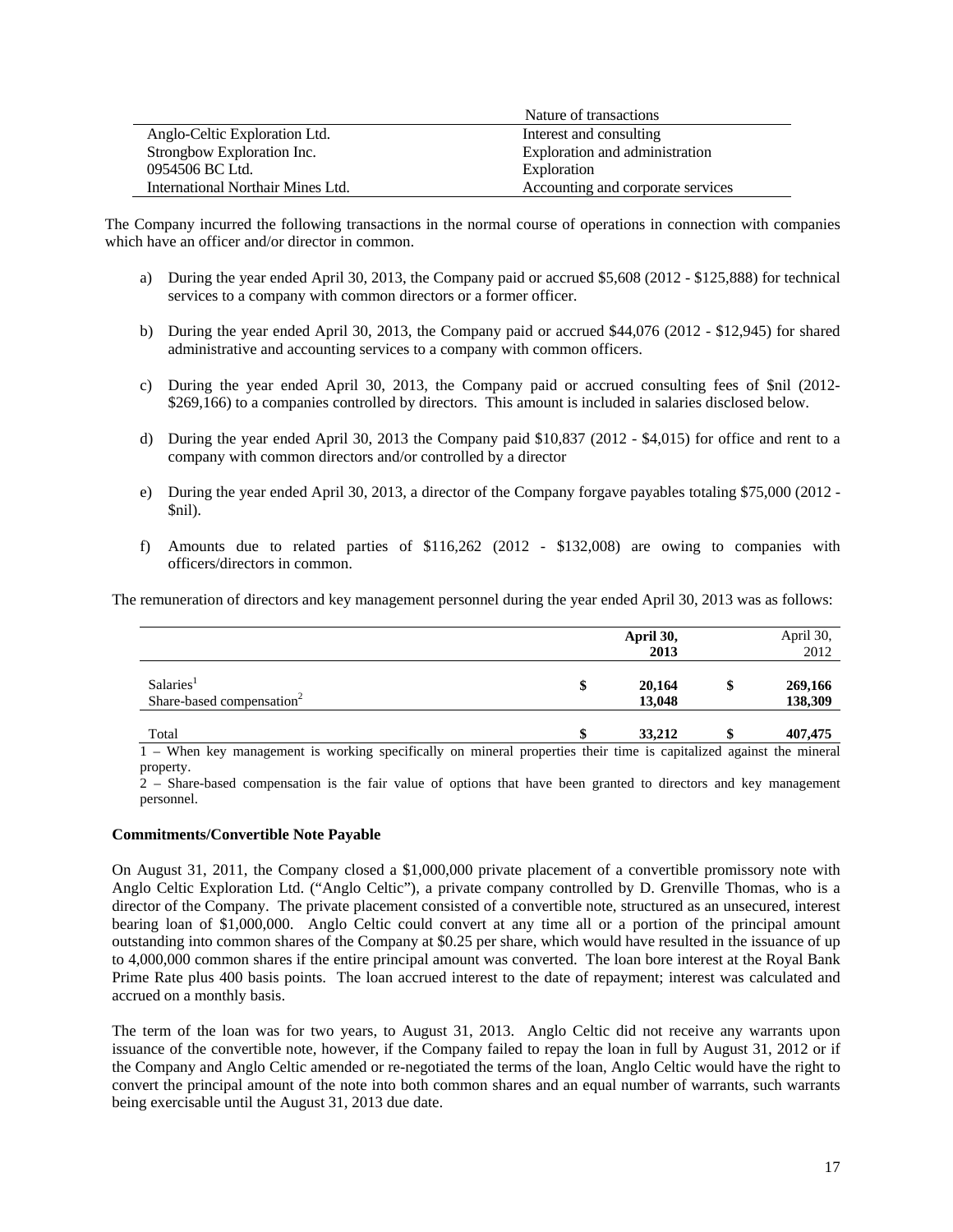The convertible note was segregated into its respective debt and equity components on the date of issuance. The debt component, representing the fair value of the liability at inception, was recorded as a long-term liability. The remaining component, representing the residual value ascribed to the holder's option to convert the principal balance into common shares, was classified in shareholders' equity as "equity component of convertible note". Over the term of the note, the debt component was to be accreted to the face value of the note by the recording of additional interest expense. The liability component was estimated using a discount rate of 15%.

|                                           | <b>April 30, 2013</b> | April 30, 2012 |
|-------------------------------------------|-----------------------|----------------|
| Principal amount                          | 1,000,000<br>\$       | \$1,000,000    |
| Less equity component of convertible note | (137,996)             | (137,996)      |
| Accrued interest                          | 81,953                | 46,667         |
| Accretion                                 | 75,271                | 39,534         |
| Liability component                       | 1,019,228             | 948,205        |
| Amount settled by issuance of shares      | (1,019,228)           |                |
|                                           |                       |                |
| Liability component                       | \$<br>۰               | 948.205        |

On January 24, 2013, the Company completed a debt settlement agreement with Anglo Celtic under which the Company settled its outstanding debt with Anglo Celtic in the amount of \$1 million plus unpaid interest by the issuance of shares. At the time the settlement was agreed to the debt had a carrying value of \$1,019,228 and was settled by the issuance of 21,639,100 shares valued at a price of \$0.025 per share for a total value of \$540,977 resulting in a gain on settlement of \$478,251.

# **CHANGES IN ACCOUNTING POLICIES AND CRITICAL ACCOUNTING ESTIMATES, JUDGMENTS AND ASSUMPTIONS**

#### **Nature and continuance of operations**

North Arrow Minerals Inc. (the "Company") is incorporated federally under the laws of the Canada Business Corporations Act ("CBCA").

The consolidated financial statements of the Company are presented in Canadian dollars, which is the functional currency of the Company.The Company trades on the TSX Venture Exchange (TSXV – NAR) and its registered office address is Ste. #860-625 Howe Street, Vancouver, BC, Canada V6C 2T6.

The Company's principal business activity is the acquisition and exploration of exploration and evaluation assets. To date, the Company has not generated significant revenues from operations and is considered to be in the exploration stage.

The Company is in the process of acquiring and exploring its exploration and evaluation assets and has not yet determined whether these properties contain reserves that are economically recoverable. These financial statements have been prepared on the assumption that the Company will continue in operation for the foreseeable future and will be able to realize assets and discharge liabilities in the normal course of operations. At April 30, 2013, the Company has a deficit of \$12,132,515 and no current source of revenue. The Company's continuation as a going concern is dependent on the successful results from its mineral property exploration activities and its ability to raise equity capital or borrowings sufficient to meet current and future obligations. There can be no assurances that management's plans for the Company will be successful. These material uncertainties may cast significant doubt upon the Company's ability to continue as a going concern. The Company's financial statements do not include any adjustments to the recoverability and classification of assets and liabilities that might be necessary, should the Company be unable to continue as a going concern.

As a result of the ten for one share consolidation completed during the year, current and comparative share information has been retrospectively restated.

## **Significant accounting policies**

The April 30, 2013 Management Discussion and Analysis should be read in conjunction with the audited annual financial statements of the Company for a listing of the Company's significant accounting policies.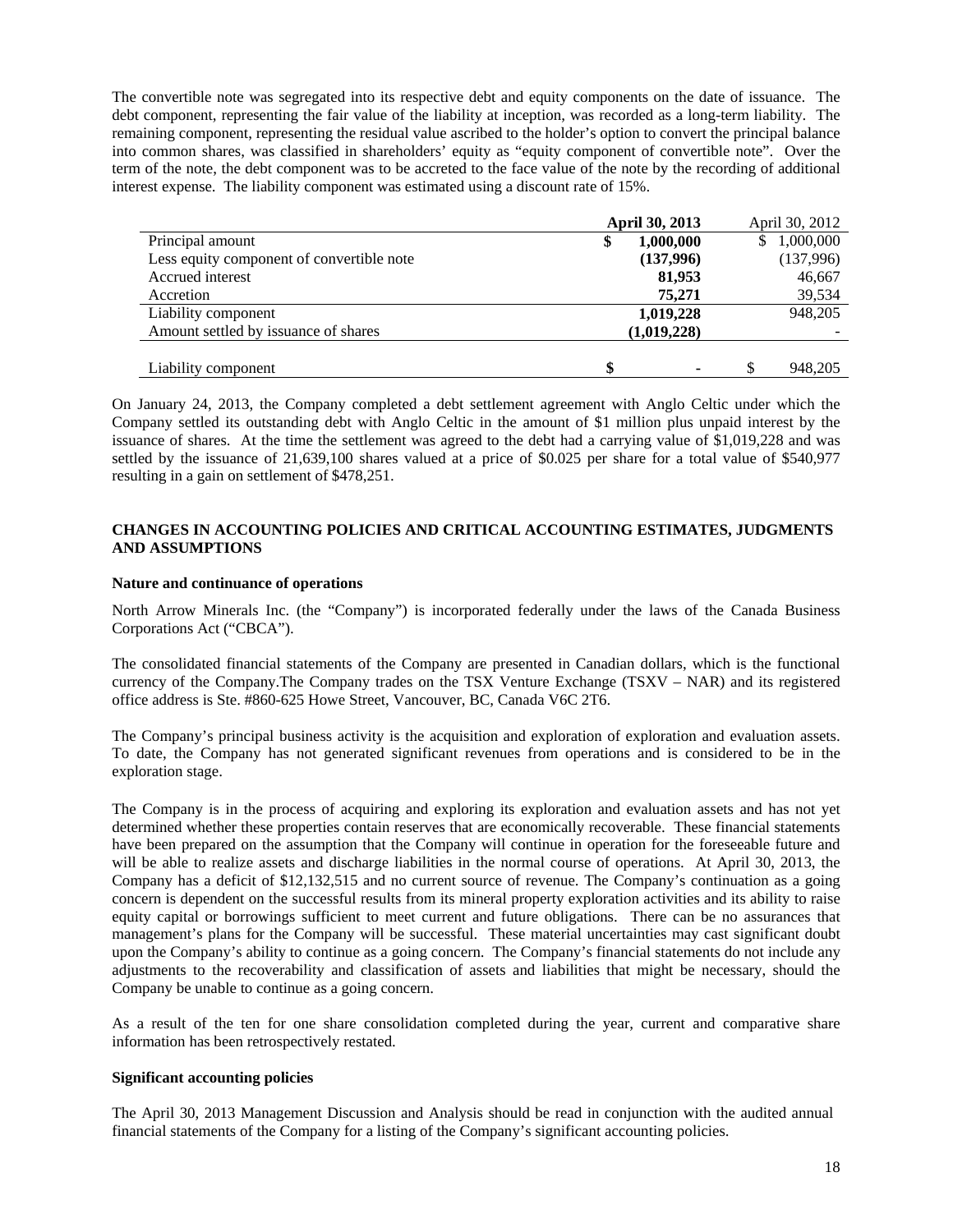## **Statement of Compliance**

The Company's consolidated financial statements have been prepared in accordance with International Financial Reporting Standards ("IFRS") as issued by the International Accounting Standards Board ("IASB") and interpretations of the International Financial Reporting Interpretations Committee ("IFRIC"). The financial statements are presented in Canadian dollars unless otherwise noted.

## **Principles of Consolidation**

The Company's consolidated financial statements include the accounts of the Company and its wholly-owned inactive subsidiary Compania Minera North Arrow Chile Limitada. All inter-company transactions and balances have been eliminated upon consolidation.

#### *Significant accounting judgments, estimates and assumptions*

The preparation of financial statements in conformity with IFRS requires management to make certain estimates, judgments and assumptions that affect the reported amounts of assets and liabilities at the date of the financial statements and the reported revenues and expenses during this period.

Although management uses historical experiences and its best knowledge of the amounts, events or actions to form the basis for judgments and estimates, actual results may differ from these estimates.

The most significant accounts that require estimates as the basis for determining the stated amounts include the recoverability of mineral properties, valuation of share-based payments, and valuation of deferred tax amounts.

Critical judgments exercised in applying accounting policies that have the most significant effect on the amounts recognized in the consolidated financial statements are as follows:

*(i) Economic recoverability and probability of future benefits of exploration and evaluation costs.* 

Management has determined that exploration, evaluation and related costs incurred which were capitalized may have future economic benefits and may be economically recoverable. Management uses several criteria in its assessments of economic recoverability and probability of future economic benefits including geologic and other technical information, history of conversion of mineral deposits with similar characteristics to its own properties to proven and probable mineral reserves, the quality and capacity of existing infrastructure facilities, evaluation of permitting and environmental issues and local support for the project.

*(ii) Valuation of share-based payments* 

The Company uses the Black-Scholes Option Pricing Model for valuation of share-based payments. Option pricing models require the input of subjective assumptions including expected price volatility, interest rates and forfeiture rate. Changes in the input assumptions can materially affect the fair value estimate and Company's earnings and equity reserves.

*(iii) Income taxes*

In assessing the probability of realizing income tax assets, management makes estimates related to expectations of future taxable income, applicable tax opportunities, expected timing of reversals of existing temporary differences and the likelihood that tax positions taken will be sustained upon examination by applicable tax authorities. In making its assessments, management gives additional weight to positive and negative evidence that can be objectively verified.

#### **New standards not yet adopted**

The following new standards, amendments to standards and interpretations have been issued but are not effective during the year ended April 30, 2013: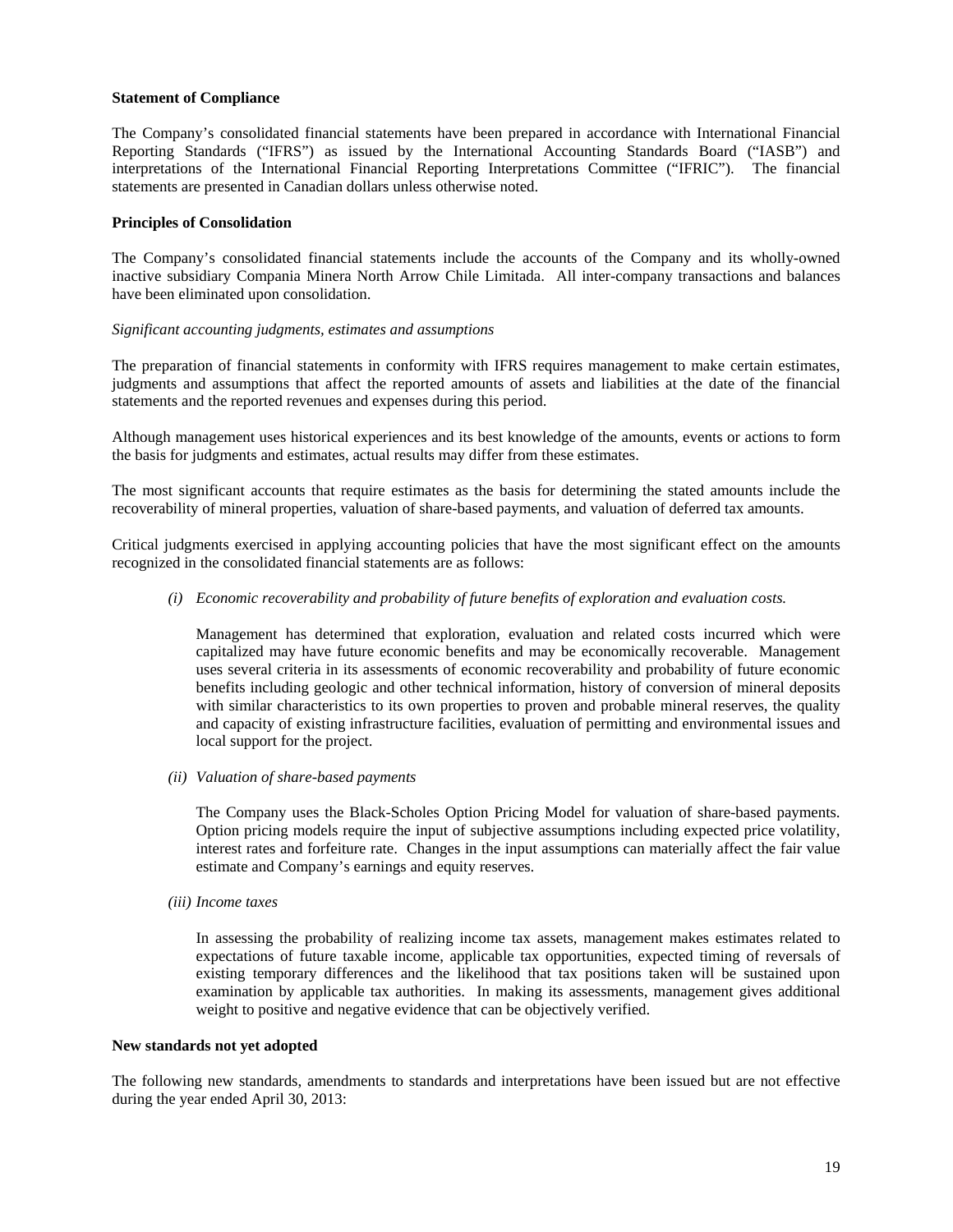- IFRS 9 New financial instruments standard that replaces IAS 39 for classification and measurement of financial assets<sup>(iii)</sup>
- IFRS 10 New standard to establish principles for the presentation and preparation of consolidated financial statements when an entity controls multiple entities $\binom{1}{1}$
- IFRS 11 New standard to account for the rights and obligations in accordance with a joint agreement $(i)$
- IFRS 12 New standard for the disclosure of interests in other entities not within the scope of IFRS  $9/IAS$  39<sup>(i)</sup>
- IFRS 13 New standard on the measurement and disclosure of fair value<sup>(i)</sup>
- IAS 1 Presentation of other comprehensive income<sup>(ii)</sup>
- (Amendment)
- $\bullet$  IAS 28 (Amendment) New standard issued that supercedes IAS 28 (2003) to prescribe the accounting for investments in associates and joint ventures<sup>(i)</sup>
	- i) Effective for annual periods beginning on or after January 1, 2013
	- ii) Effective for annual periods beginning on or after July 1, 2012
	- iii) Effective for annual periods beginning on or after January 1, 2015

The Company anticipates that the application of these standards, amendments and interpretations will not have a material impact on the results and financial position of the Company.

# **FINANCIAL INSTRUMENTS AND RISK MANAGEMENT**

Financial instruments measured at fair value are classified into one of three levels in the fair value hierarchy according to the relative reliability of the inputs used to estimate the fair values. The three levels of the fair value hierarchy are:

- Level 1 Unadjusted quoted prices in active markets for identical assets or liabilities;
- Level 2 Inputs other than quoted prices that are observable for the asset or liability either directly or indirectly; and
- Level 3 Inputs that are not based on observable market data.

The Company's financial instruments consist of cash, marketable securities, receivables, accounts payable and accrued liabilities and, due to related parties. Cash is carried at fair value using a level 1 fair value measurement. The carrying value of receivables, accounts payable and accrued liabilities and due to related parties approximate their fair values due to their immediate or short-term maturity. Marketable securities are recorded at fair value based on the quoted market prices in active markets at the balance sheet date, which is consistent with level 1 of the fair value hierarchy.

The Company is exposed to a variety of financial risks by virtue of its activities, including credit risk, interest rate risk, liquidity risks, foreign currency risk, and equity market risk. The Company's objective with respect to risk management is to minimize potential adverse effects on the Company's financial performance. The Board of Directors provides direction and guidance to management with respect to risk management. Management is responsible for establishing controls and procedures to ensure that financial risks are mitigated to acceptable levels.

#### *Credit risk*

Credit risk is the risk of financial loss to the Company if a counter-party to a financial instrument fails to meet its contractual obligations. The Company manages credit risk by investing its excess cash in short-term investments with investment grade ratings, issued by a Canadian chartered bank. The Company's receivables consist primarily of sales tax receivables due from the federal government and receivables from companies with which the Company has exploration agreements or options. The maximum exposure to credit risk at the reporting date is the carrying value of the Company's receivables and cash.

#### *Interest rate risk*

Interest rate risk is the risk that the fair value or future cash flows of a financial instrument will fluctuate because of changes in market interest rates. Financial assets and liabilities with variable interest rates expose the Company to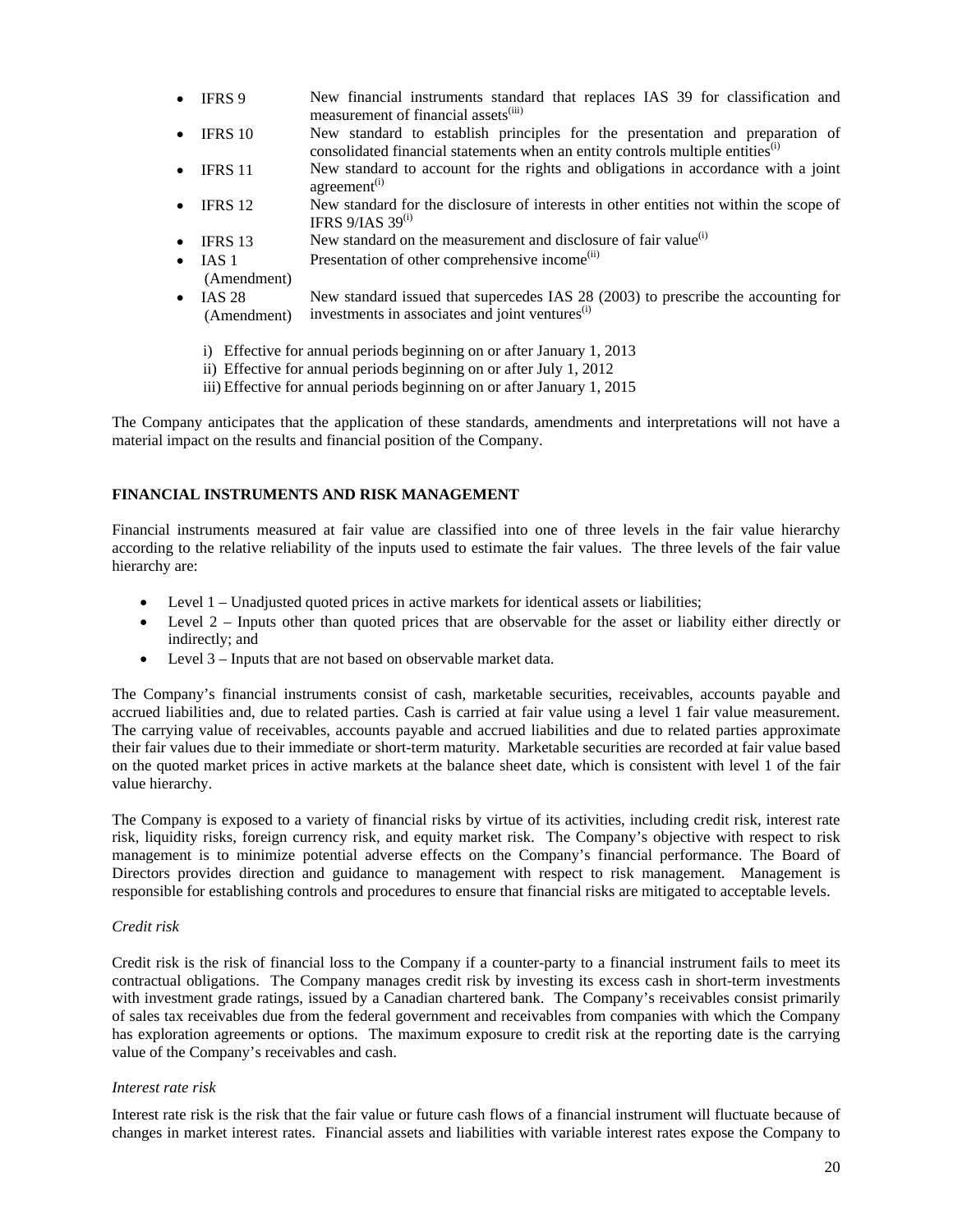interest rate risk with respect to its cash flow. It is management's opinion that the Company is not exposed to significant interest rate risk.

## *Liquidity risk*

Liquidity risk is the risk that the Company will not be able to meet its obligations as they become due. The Company's ability to continue as a going concern is dependent on management's ability to raise the funds required through future equity financings, asset sales or exploration option agreements, or a combination thereof. The Company has no regular cash flow from its operating activities. The Company manages its liquidity risk by forecasting cash flow requirements for its planned exploration and corporate activities and anticipating investing and financing activities. Management and the Board of Directors are actively involved in the review, planning and approval of budgets and significant expenditures and commitments. Failure to realize additional funding could cast significant doubt on the Company's ability to continue as a going concern. As at April 30, 2013, the Company had cash of \$2,893,755 (2012 - \$47,318) available to settle current liabilities of \$334,810 (2012 - \$176,744)

#### *Foreign currency risk*

The Company has exposure to foreign currency risk through exploration activities outside of Canada, however, the majority of its assets and liabilities are denominated in Canadian dollars. The Company's exploration activities and any related land tenure expense outside Canada could make it subject to foreign currency fluctuations, which may affect the Company's financial position, and cash flows. During the year ended April 30, 2012, the Company wound up its operations in the United States and South America and is presently not subject to significant foreign currency risk.

## *Equity market risk*

The Company is exposed to equity price risk arising from its marketable securities, which are classified as availablefor- sale. The Company plans to sell its marketable securities as market conditions permit, or as is required to finance the Company's operations from time-to-time.

## **Subsequent Events and Proposed Transactions**

Subsequent to April 30, 2013:

- a) The Company granted directors, officers, consultants, and employees 2,220,000 incentive stock options. The stock options are exercisable to acquire one common share of the Company at a price of \$0.27 per share for a period of five years.
- b) Options exercisable into 31,000 shares at a price of \$2.00 per share were cancelled.
- c) Entered into an option agreement with Artic Star Exploration Corp. to earn a 55% interest in the Redemption diamond project in the Lac de Gras region of the Northwest Territories. Under the terms of the option agreement, the Company can earn a 55% interest in the project by incurring \$5 million in exploration expenditures prior to July 1, 2017.
- d) Subject to regulatory approval, acquired a 100% interest in the Mel and Luxx diamond project, Nunavut, from a company controlled by a director of the Company. Under the terms of the agreements, the Company will acquire a 100% interest in each property, in consideration for a 1% gross overriding royalty and a total of 500,000 share purchase warrants, entitling the holder to purchase 500,000 shares in the Company, at a price of \$0.65 per share for a period of five years. The Company will have the right to buy half of each royalty for \$1 million at any time.

#### **Capital Management**

The capital of the Company consists of the items included in shareholders' equity. The Company manages its capital structure and makes adjustments to it, based on the funds available to the Company. The Company's objective for capital management is to plan for the capital required to support the Company's ongoing acquisition and exploration of its mineral properties and to provide sufficient funds for its corporate activities.